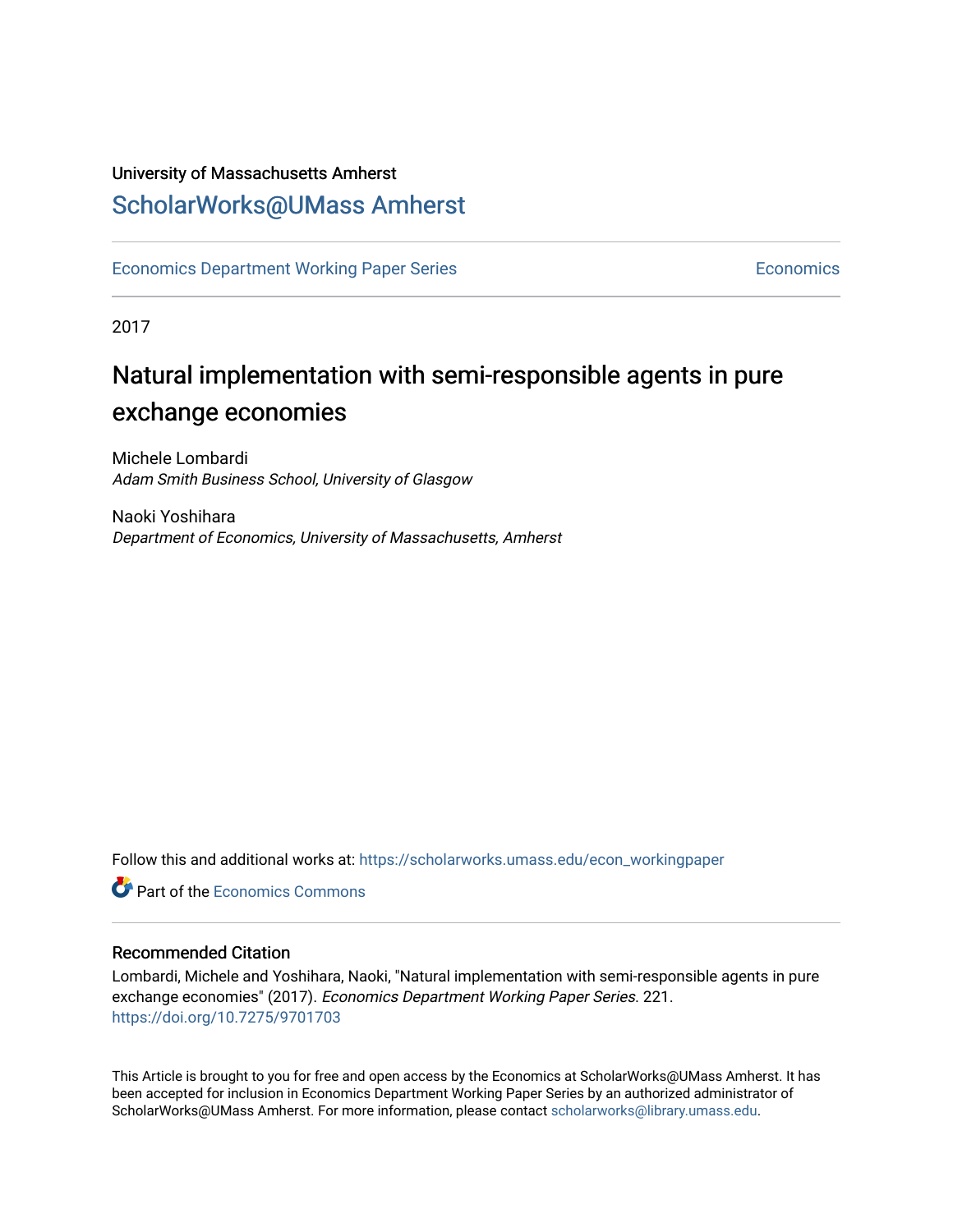# **DEPARTMENT OF ECONOMICS**

**Working Paper**

## **Natural implementation with semiresponsible agents in pure exchange economies**

by

Michele Lombardi Naoki Yoshihara

Working Paper 2017-05



## **UNIVERSITY OF MASSACHUSETTS AMHERST**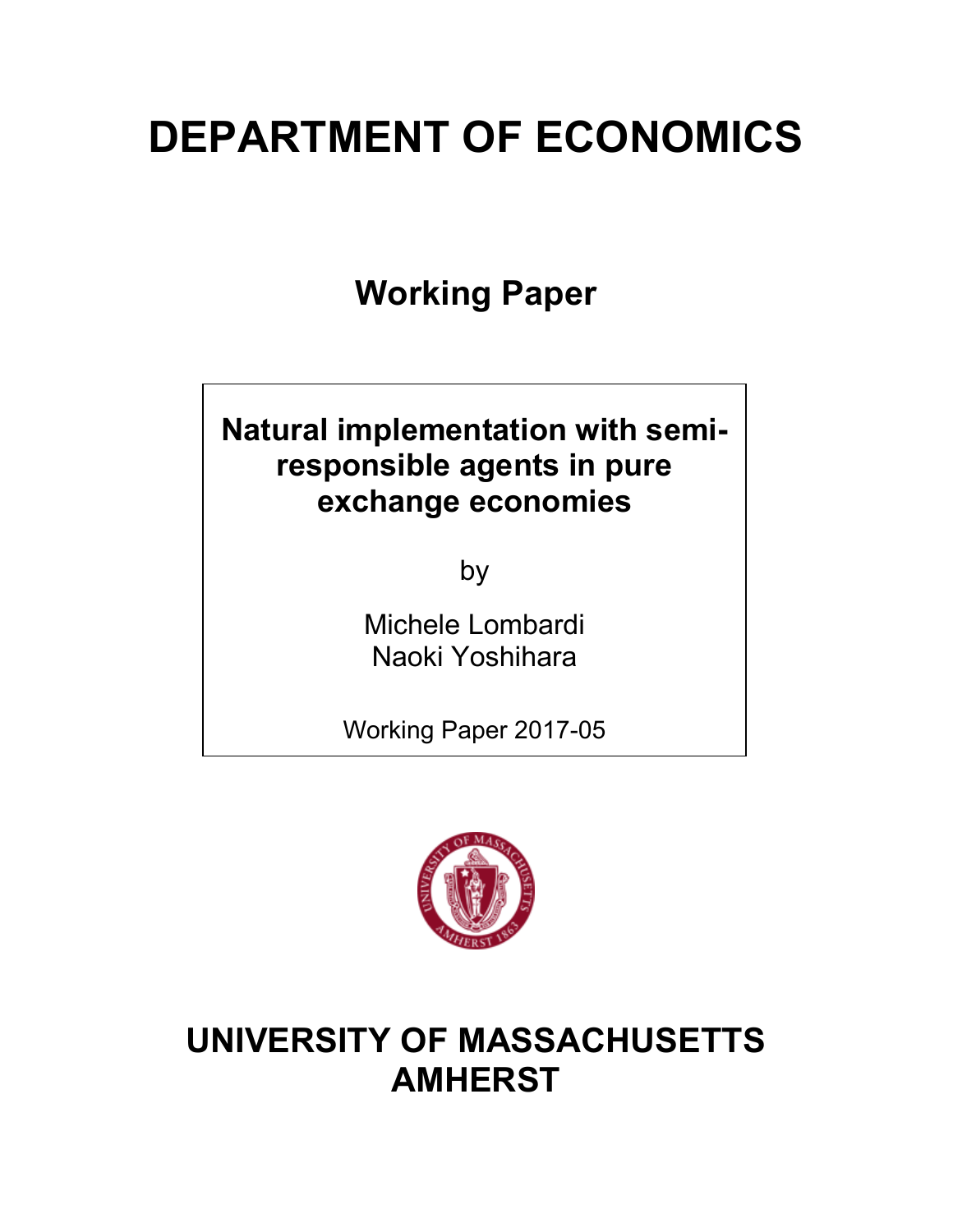## Natural implementation with semi-responsible agents in pure exchange economies<sup>∗</sup>

Michele Lombardi† and Naoki Yoshihara‡

December 12, 2016

We study Nash implementation by natural price-quantity mechanisms in pure exchange economies when agents have intrinsic preferences for responsibility. An agent has an intrinsic preference for responsibility if she cares about truth-telling that is in line with the goal of the mechanism designer besides her material well-being. A semi-responsible agent is an agent who, given what her opponents do, acts in an irresponsible manner when a responsible behavior poses obstacles to her material well-being. The class of efficient allocation rules that are Nash implementable is identified provided that there is at least *one* agent who is semi-responsible. The Walrasian rule is shown to belong to that class.

#### *JEL classification*: C72; D71.

*Key-words*: Nash equilibrium, exchange economies, intrinsic preferences for responsibility, boundary problem, price-quantity mechanism.

## 1 Introduction

In implementation problems in pure exchange markets, as Hurwicz (1978), Otani and Sicilian (1982) and Thomson (1984) discuss, the information exchanged in the market typically concerns prices of commodities and the agents' consumption bundles, subsequently quantities, at those prices. Therefore, a prominent restriction on mechanisms for implementation problems in pure exchange markets would be represented by price-quantity mechanisms, henceforth *p*-*q* mechanisms: each agent chooses a price vector *p* as well as a quantity *q* as her strategy choice (see also Hurwicz et al., 1995).

<sup>∗</sup>We are grateful to an associate editor and two referees of this Journal for their useful comments and suggestions. They are not responsible for remaining deficiencies.

<sup>†</sup>Adam Smith Business School, University of Glasgow, Glasgow, G12 8QQ, United Kingdom, e-mail: lombardimichele1975@gmail.com.

<sup>‡</sup>Department of Economics, University of Massachusetts Amherst, 200 Hicks Way, Amherst, MA 01003, USA; The Institute of Economic Research, Hitotsubashi University, Kunitachi, Tokyo 186- 0004 Japan; and School of Management, Kochi University of Technology, Kochi 782-8502, Japan. E-mail: n\_yoshihara\_1967@yahoo.co.jp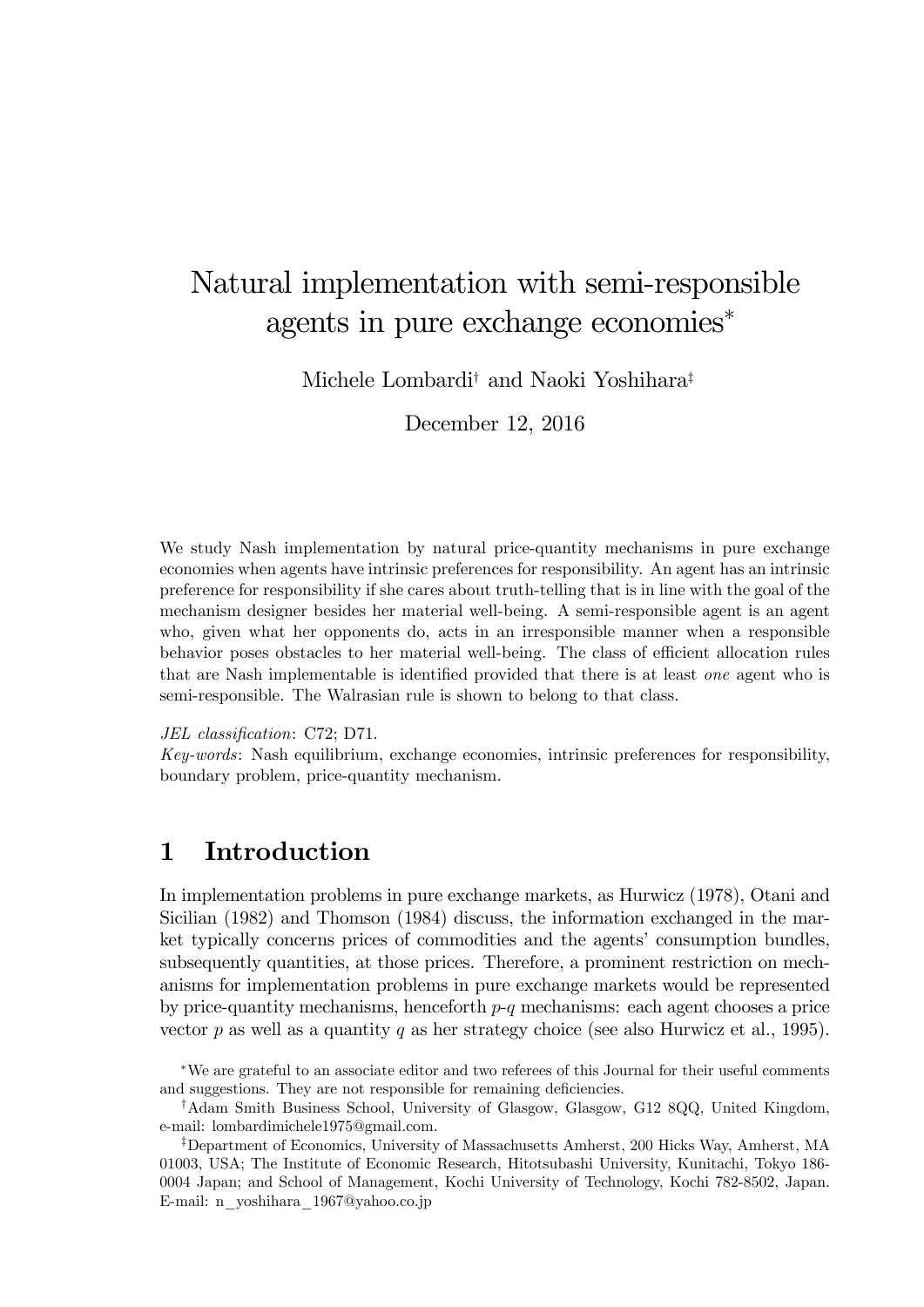To meet the requirements for an adequate theory of implementation (see as per Jackson, 1992), Dutta et al. (1995), Sjöström (1996), and Saijo et al. (1996, 1999) have defined the class of natural mechanisms in economic environments. Within this class, mechanisms are typically required *a*) to ensure each agent always receives a quantity lying in her consumption set; *b*) to ensure each agent receives, in equilibrium, what she stated as her own quantity; and  $c$ ) to ensure each agent has a best strategy choice for every other agents' strategy choices.<sup>1</sup> We then name any  $p-q$  mechanism that meets these requirements a *natural p*-*q mechanism*.

Matsushima (2008a, 2008b) and Dutta and Sen (2012) introduced and studied implementation problems when agents are *partially-honest*. In a strategic game, an agent is partially-honest if she tells the truth when truth-telling results in the highest material payoff available to her given other agents' strategy choices.<sup>2</sup> Simply put, as between being truthful and being untruthful, a partially-honest agent prefers to be truthful when that choice of behavior does not hurt her material well-being given her opponents' actions. In a general environment, Dutta and Sen (2012) show that for implementation problems involving at least three individuals and in which there is at least one partially-honest individual, the Nash implementability is assured by no veto-power.

This line of research is particularly relevant if the task at hand is to achieve social goals via market like-mechanisms. Indeed, the analysis of this class of implementation problems typically relies on the assumption that maximization of material gains is the only intention of agents' actions. There is therefore a need to develop decentralized decision making processes that can take into account more sophisticated behavior than the one that has been analyzed up until this point. This paper studies the effect of responsible actions in the design of market like-mechanisms. In fact, simple reasoning and everyday observation suggest that a concern about responsibility as well as welfare of the society is an important determinant of behavior. Actual behavior is often the outcome of a compromise between what society prescribes and what the pursuit of material gains dictates.

We adopt herein the common view in the literature of resource allocation mechanisms that an agent is responsible when she states the true prices and demands an affordable utility-maximizing quantity at those prices and when her statement fosters the pursuit of socially valued goals. As an example, think of the Walrasian equilibrium: an agent is responsible if she reports competitive equilibrium prices as well as a competitive equilibrium quantity at those prices. In line with the notion of partially-honest agent introduced by Dutta and Sen (2012), we say that an agent is *semi-responsible* if she complies with the welfare criterion incorporated into allocation rule in the absence of opportunistic behavior. Simply put, a semi-responsible agent dislikes acting in an irresponsibly opportunistic manner when a responsible conduct is equally efficacious.<sup>3</sup>

<sup>1.</sup> These requirements are formally defined in section 3 below.

<sup>2.</sup> There are seminal related works such as Glazer and Rubinstein (1998), Eliaz (2002), Corchón and Herrero (2004) and Kartik and Tercieux (2012).

<sup>3.</sup> Dogan (2014) studies problems of the fair allocation of indivisible goods by employing a similar ˘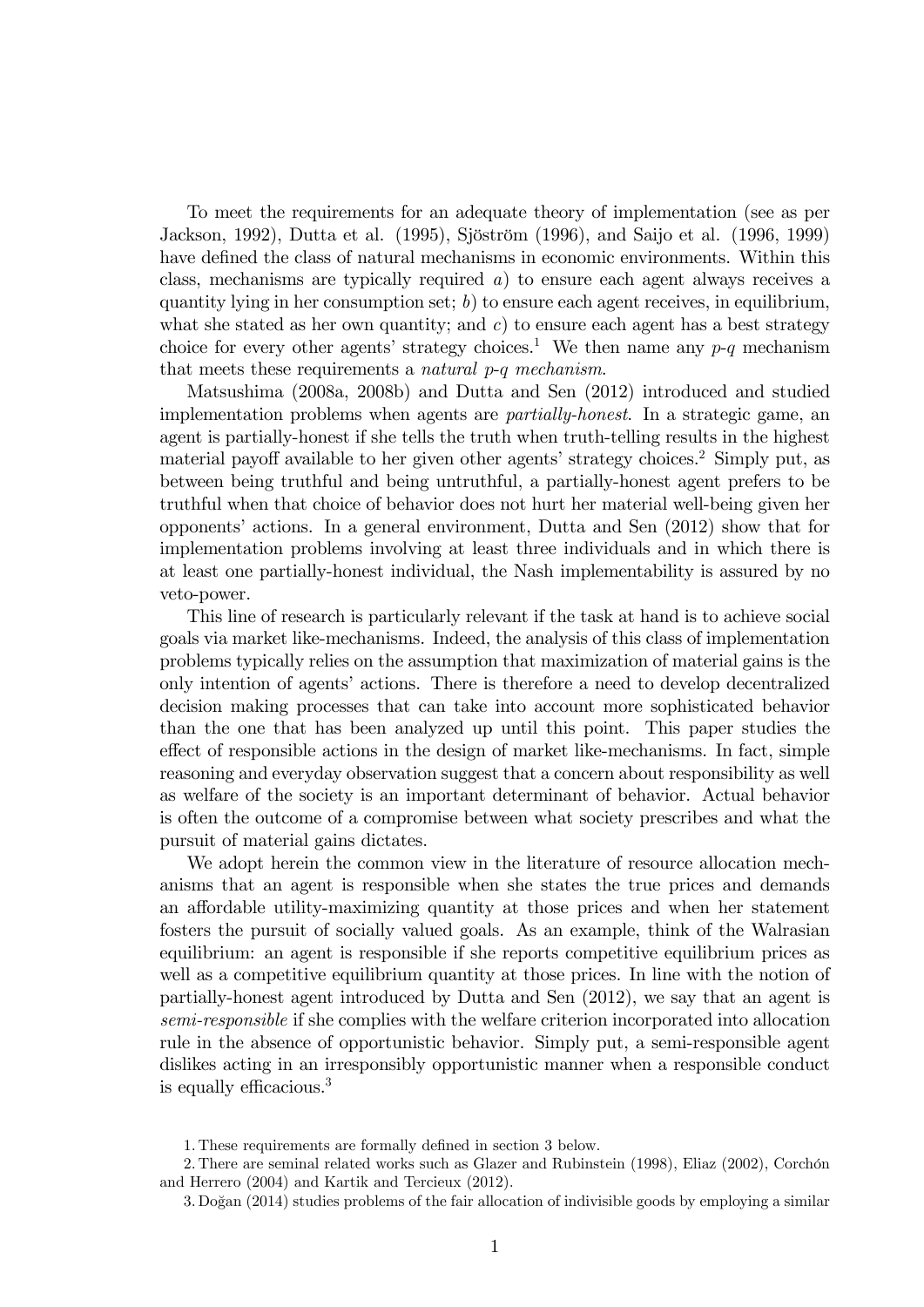On this basis, the paper develops a Nash implementation framework with semiresponsible agents where Nash implementation problems in pure exchange economies are studied, the class of efficient allocation rules that are Nash implementable by natural *p*-*q* mechanisms is identified and, finally, shows that the *Walrasian rule* belongs to this class.

The closest papers to ours are Dutta and Sen (2012) and Kartik et al. (2014), which are works on implementation with partially-honest agents in separable environments (as per Jackson, 2001). By focussing on social choice functions, these scholars establish general positive results by devising mechanisms that do not use any sort of "integer games" or "modulo games". Specifically, when every agent has an intrinsic preference for honesty, Dutta and Sen (2012) provide a separability condition under which any social choice function is implementable in strictly dominant strategies.<sup>4</sup> When the mechanism designer knows the identity of at least one partially-honest agent or when every agent has an intrinsic preference for honesty, Kartik et al. (2014) o§er a condition called separable punishment under which any social choice function is implementable by a simple mechanism via two rounds of iterated deletion of strictly dominated strategies. The devised mechanisms share a feature which does not qualify them as a market mechanism: Each agent's strategy choice includes at least her preference.

By contrast, we endorse a weaker, and what we consider to be a more reasonable, informational requirement for the mechanism designer: The designer only knows there exists at least one semi-responsible agent in the population. More importantly, our agents do not announce preferences as their strategy choices. In fact, by stating prices and consumption bundles, an agent transmits simply local information about her preferences to the mechanism designer. We also abandon the common requirement of the single-valuedness of allocation rules because it is incompatible, for example, with the property of many interesting allocation rules such as the multiplicity of Walrasian equilibria. Finally, like Dutta and Sen's (2012) and Kartik et al.'s (2014) results, our characterization result does not rely on any sort of "tail-chasing" construction.

It is well-known by Hurwicz et al. (1995) that the Walrasian rule does not satisfy Maskin monotonicity, a necessary condition for Nash implementation. The reason is that the Walrasian rule also depends on the shape of preferences outside of the set of feasible allocations. This problem is known as *boundary problem* and has stimulated a stream of informative studies.

The way around this problem suggested by Hurwicz et al. (1995) is to focus on the constrained Walrasian rule, which is the minimal monotonic extension of the Walrasian rule (Thomson, 1999).<sup>5</sup> Postlewaite and Wettstein (1989), Dutta et al. (1995), Saijo et al. (1996) and Tian (1992) show that the constrained Walrasian rule is implementable by a price-allocation mechanism: each agent chooses a price vector as well as an allocation as her strategy choice. Saijo et al. (1996) also show that the constrained

definition of responsible agents.

4. This informational assumption is used also in other environments; see, e.g., Saporiti (2014).

5. The constrained Walrasian rule is a super-correspondence of the Walrasian rule. The two rules coincide when agents' preferences are convex and Walrasian equilibrium allocations are interior.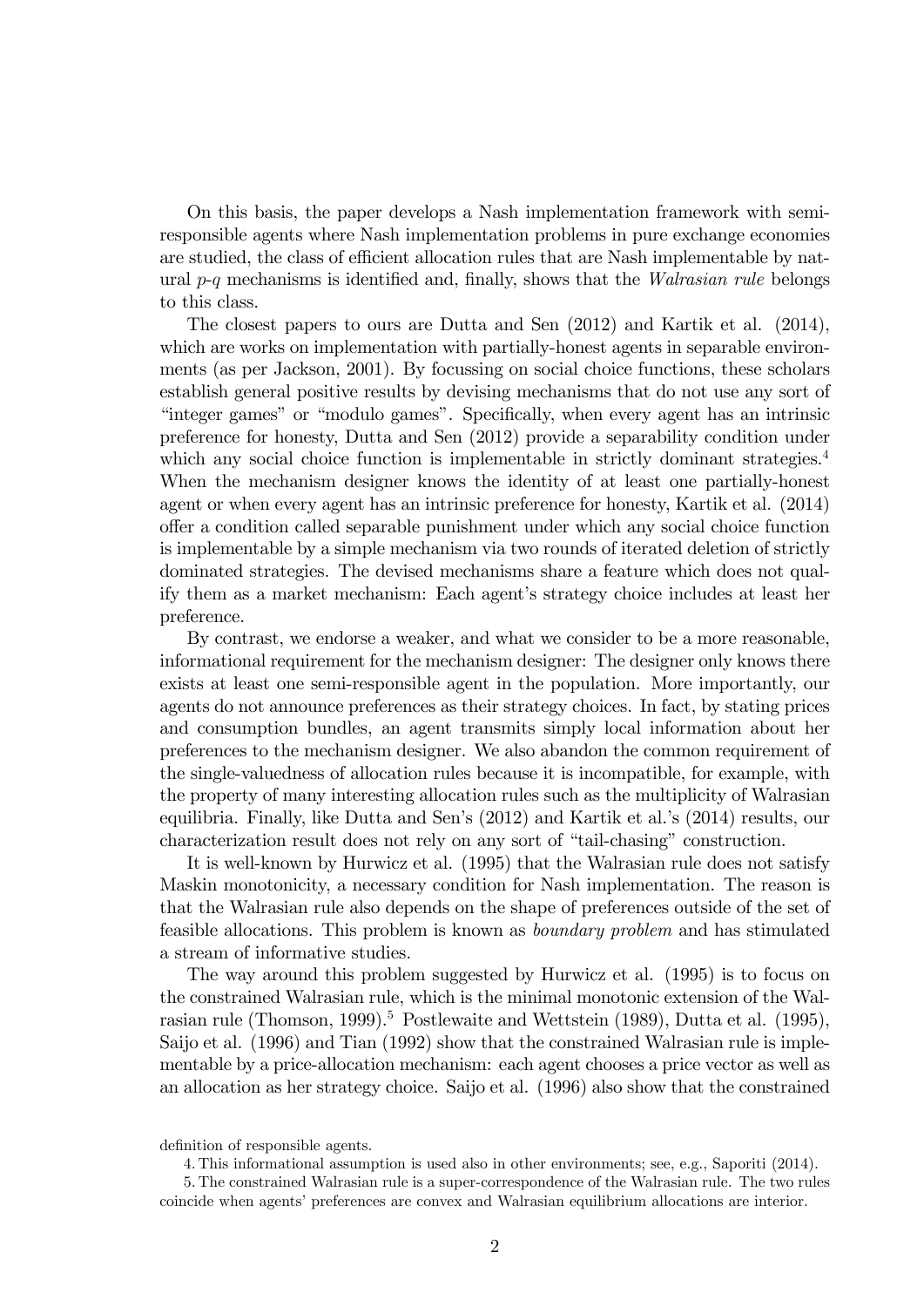Walrasian rule is implementable by a *p*-*q* mechanism provided that allocations on the boundary of the feasible set are ruled out. Saijo et al. (1999) focus on the boundary problem and show that the constrained Walrasian rule cannot be implemented by any natural  $p-q$  mechanism in economies with more than two commodities. Lately, Bochet (2007) provides a thorough study of the boundary problem and shows that the Walrasian rule cannot be implemented in any of the solution concepts considered in the implementation literature if Walrasian equilibrium allocations on the boundary of the feasible set are not ruled out. This paper also takes care of the boundary problem that is prominent in Nash implementation literature and shows that in the case where there are at least three agents, the Walrasian rule is Nash implementable by a natural *p*-*q* mechanism when at least one agent is semi-responsible and the mechanism designer does not know the identity of the semi-responsible agent(s). It is worth mentioning that, with respect to Saijo et al. (1999), this paper is built on a definition of natural  $p-q$  mechanisms that differs from that in Saijo et al. (1999). This is so because we employ a definition of supporting prices that *possibly* also depend on the efficient allocation rule considered (to be discussed in section 3.1). This choice is dictated by the consideration that supporting prices are *not* equally important to every efficient allocation rule (as per Saijo et al., 1999).

Section 2 and section 3 of this paper present the theoretical framework and outline the basic model, with results presented in section 4. Section 5 concludes. Omitted proofs can be found in the Appendix.

## 2 Preliminaries

The framework can be described as follows. There are  $n \geq 3$  agents and  $\ell \geq 2$ commodities, where *n* and  $\ell$  are both finite. The set  $N \equiv \{1, ..., n\}$  denotes the set of agents, and the set  $L \equiv \{1, ..., \ell\}$  denotes the set of commodities.

Agent *i*'s *commodity bundle*  $x_i = (x_{i1}, ..., x_{i\ell})$  is an  $\ell$ -dimensional vector describing how much of each commodity agent *i* consumes, where  $x_{il} \geq 0$  for all  $l \in L$ . The commodity space for agent *i* is denoted by  $\mathbb{R}^{\ell}_+$ , where  $\mathbb{R}^{\ell}_+$  is the non-negative orthant of the l-dimensional Euclidean space  $\mathbb{R}^{\ell}$ . An *allocation*  $x = (x_1, ..., x_n) \in \mathbb{R}^{n\ell}$  is a profile of commodity bundles. We shall sometimes write  $(x_i, x_{-i})$  for the profile of commodity bundles, where  $x_{-i} = (x_1, ..., x_{i-1}, x_{i+1}, ..., x_n)$ ; the same notational convention will be followed for any profile of objects.

We assume that each agent *i* has an initial non-zero endowment of the  $\ell$  commodities,  $\omega_i = (\omega_{i1}, ..., \omega_{i\ell}) \in \mathbb{R}_+^{\ell} \setminus \{0\}$ . The *endowment profile* is denoted by  $\omega =$  $(\omega_1, ..., \omega_n) \in \mathbb{R}^{n\ell}_+$ . The aggregate endowment of commodity  $l \in L$ , denoted  $\Omega_l$ , is defined by  $\Omega_l \equiv \sum_{i \in N} \omega_{il}$  and assumed to be strictly positive. The aggregate endowment profile is denoted by  $\Omega \equiv (\Omega_1, ..., \Omega_\ell)$ .

We assume that each agent *i* has a preference ordering over the commodity space  $\mathbb{R}^{\ell}_+$ , which is represented by a utility function  $u_i$  that is continuous, quasi-concave and strongly monotonic on  $\mathbb{R}^{\ell}_+$ . The class of allowable continuous, quasi-concave and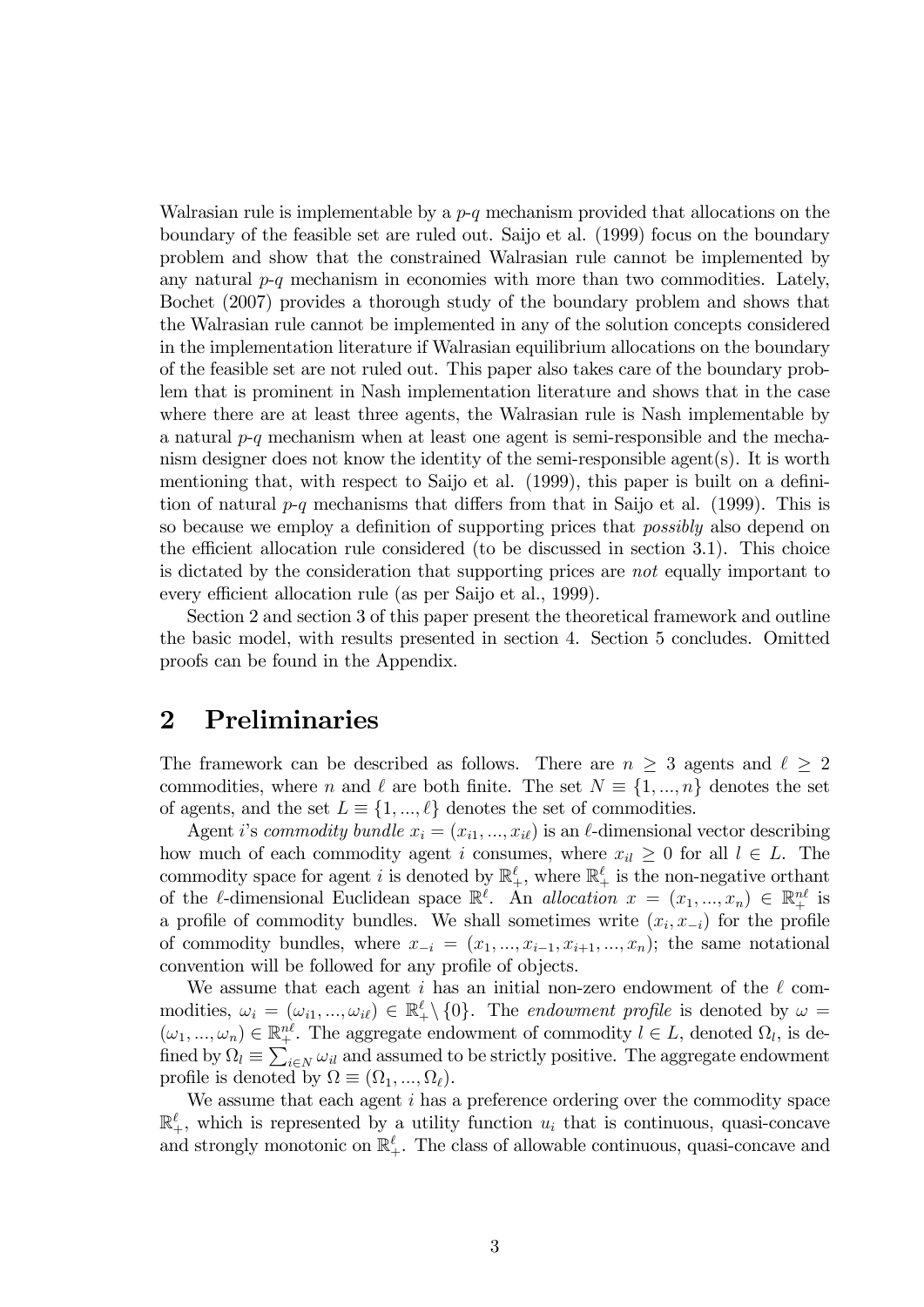strongly monotonic utility functions for agent *i* is denoted by  $U_i$ <sup>6</sup>

Since the set of agents, N, and the endowment profile,  $\omega$ , will remain fixed, an *economic environment*, subsequently environment, is described by a profile of utility functions  $(u_i)_{i \in N}$ , where  $u_i \in U_i$  for every  $i \in N$ . The class of allowable environments is denoted by  $U_N$  and defined by a subset of the Cartesian product  $U_1 \times \ldots \times U_n$ .

A price vector is an  $\ell$ -dimensional vector  $p = (p_1, ..., p_\ell)$ , where the price of commodity  $l \in L$  is  $p_l \geq 0$ . The value of a commodity bundle  $x_i$  at prices  $p$  is  $p \cdot x_i$ . Without loss of generality, we restrict the *price space* to the unit simplex in  $\mathbb{R}^{\ell}$ , denoted by *P* and defined by the set of *p*'s such that  $\sum_{l \in L} p_l = 1$  and  $p_l \ge 0$  for any  $l \in L$ .

An allocation  $x \in \mathbb{R}^{n\ell}_+$  is *feasible* if  $\sum_{i \in N} x_i \leq \Omega$ .<sup>7</sup> We denote by *A* the *set of* (*feasible*) *allocations*. A commodity bundle  $x_i \in \mathbb{R}_+^{\ell}$  is feasible if  $x_i \leq \Omega$ . We shall refer to a feasible commodity bundle *x<sup>i</sup>* as a *quantity*. The *set of quantities* is denoted by *Q*.

For any  $u \in U_N$ , an allocation  $x \in A$  is (*Pareto*) *efficient for*  $u$  if there is no other allocation  $y \in A$  such that  $u_i(y_i) \geq u_i(x_i)$  for all  $i \in N$  with at least one of these inequalities being strict. We denote by  $PO(u)$  the set of efficient allocations for *u*.

In this paper, we are interested in implementing efficient allocation rules. Formally:

**Definition 1.** An *efficient allocation rule* is a multi-valued (non-empty) mapping  $F: U_N \to A$  such that for each  $u \in U_N$ : (i)  $F(u) \subseteq PO(u)$  and (ii) for each  $x \in F(u)$  and  $i \in N$ , it holds that  $x_i > 0$ . The class of efficient allocation rules is denoted by F. We shall refer to  $x \in F(u)$  as an *F*-allocation at *u*.

Given this notion, any efficient allocation rule in  $\mathcal F$  ensures that every agent consumes a strictly positive amount of at least one commodity. As it will be evident, we use this requirement in the sufficiency part in order to be able to devise a natural  $p-q$ mechanism that does not rely on any sort of "integer games" or "modulo games."

A (normal form) *mechanism* is a pair  $\gamma \equiv (M, g)$ , where  $M \equiv M_1 \times \ldots \times M_n$ ,  $M_i$  is the *strategy space of agent*  $i \in N$ , and  $g : M \to \mathbb{R}^{n\ell}$ , the *outcome function*, assigns to every strategy profile  $m \in M$  a unique allocation in  $\mathbb{R}^{n\ell}$ . Denote the *i*th component of  $g(m)$  by  $g_i(m)$ .

In this paper, we focus on price-quantity mechanisms: each agent announces a price vector,  $p \in P$ , and a quantity,  $x_i \in Q$ . Formally:

**Definition 2.** A mechanism  $\gamma$  is a *price-quantity mechanism*, or simply a *p-q* mechanism, if for every  $i \in N$ , the strategy space of agent *i* is  $M_i \equiv P \times Q$ , where P is the price space and *Q* is the set of quantities.

6.What we do in this paper extends to the case where *U<sup>i</sup>* is the class of allowable utility functions which are continuous and quasi-concave on  $\mathbb{R}^{\ell}_+$ , strongly monotonic on the strictly positive orthant of  $\mathbb{R}^{\ell}$ , and satisfy the following boundary condition: the utility of every interior commodity bundle is strictly higher than the utility of any boundary commodity bundle. The Cobb-Douglas utility function is an example of such utility functions.

7. We use the following conventions: For all  $x, y \in \mathbb{R}^{\ell}_+$ ,  $x \geq y$  if  $x_l \geq y_l$  for each  $l \in L$ ;  $x > y$  if  $x \geq y$  and  $x \neq y$ ; and  $x \gg y$  if  $x_l > y_l$  for each  $l \in L$ .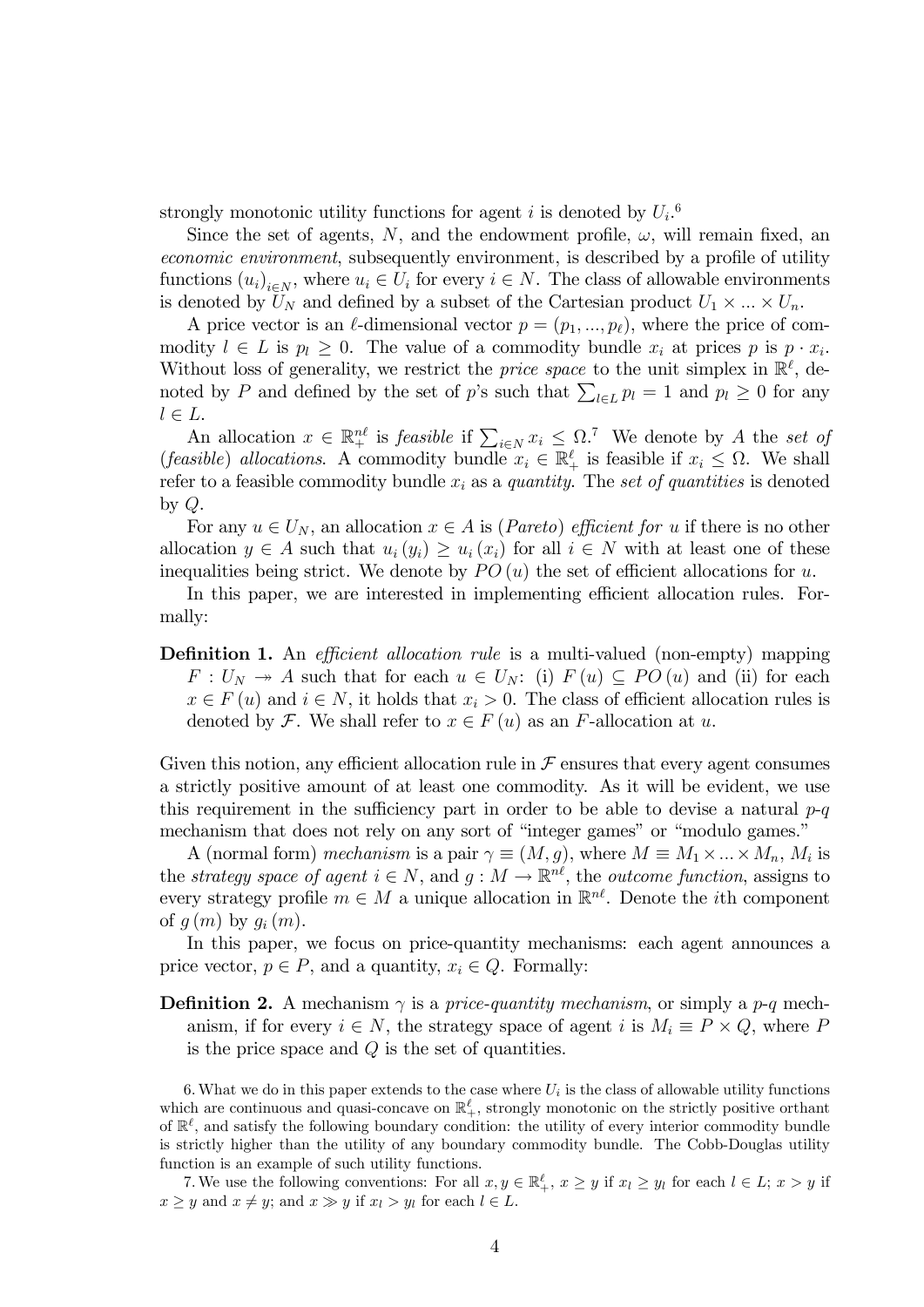Our interest in  $p-q$  mechanisms stems from the fact that to implement Pareto efficient allocation rules in Nash equilibria we need to require agents to send some local information about their indifference curves, such as the common marginal rate of substitution at an efficient allocation, in addition to quantity announcements (Dutta et al., 1995; Saijo et al., 1996). The price announcement serves this purpose.

## 3 Nash implementation by natural *p*-*q* mechanisms with semi-responsible agents

Below we provide the notion of Nash implementation by natural *p*-*q* mechanisms when agents have intrinsic preferences for responsibility. We start by providing the definitions of supporting prices and of semi-responsible agents.

#### 3.1 Supporting prices

As already noted, the price announcement is a device to obtain from agents information about the common marginal rate of substitution at an efficient allocation. If an efficient allocation rule generates only allocations in the interior of the feasible set  $A$  and agents' utility functions are differentiable, the common marginal rate of substitution at any *F*-allocation is always unique. In these cases, a supporting price for *u* at the efficient allocation *x* can be taken to be the gradient vector of  $u_i$  at the quantity *xi*.

We lose, however, the uniqueness property of the marginal rates of substitution of agents since we neither assume differentiability of utility functions, nor the interiority of the range of allocation rules. In this case, one can define a supporting price for *u* at *x* as a price vector (or common subgradient) *p* normal to a hyperplane separating the weak upper contour sets of any two utility functions in *u* at the corresponding quantities in *x*. Formally:

**Definition 3.** (Saijo et al., 1999; p. 276) Let  $u \in U_N$  and  $x \in Q^n$  be given. The weak upper contour set of  $u_i$  at  $x_i$  is  $V(x_i, u_i) \equiv \{x'_i \in Q | u_i(x'_i) \ge u_i(x_i)\}\.$ price vector  $p \in P$  is said to be a *supporting price for u at x* if for all  $i \in N$ ,  $p \cdot x_i' \geq p \cdot x_i$  for all  $x_i' \in V(x_i, u_i)$ . The set of supporting prices for *u* at *x* is denoted by  $\Pi(x, u)$ .

According to Definition 3, the supporting prices for *u* at *x* are equally important to allocation rules in  $\mathcal F$ . This is, however, not completely satisfactory since a supporting price in  $\Pi(x, u)$  may be more economically important than others in relation to the efficient allocation rule  $F$  but less important than others in relation to another efficient allocation rule. Motivated by this, we develop below a definition of supporting prices that *possibly* also depends on the efficient allocation rule considered. Our development starts with the following definition.

**Definition 4.** Let  $u \in U_N$ ,  $x \in Q^n$  and  $F \in \mathcal{F}$  be given. A supporting price p for *u* at *x* is said to be a *supporting price for u* and *F* at *x* if there exists  $u' \in U_N$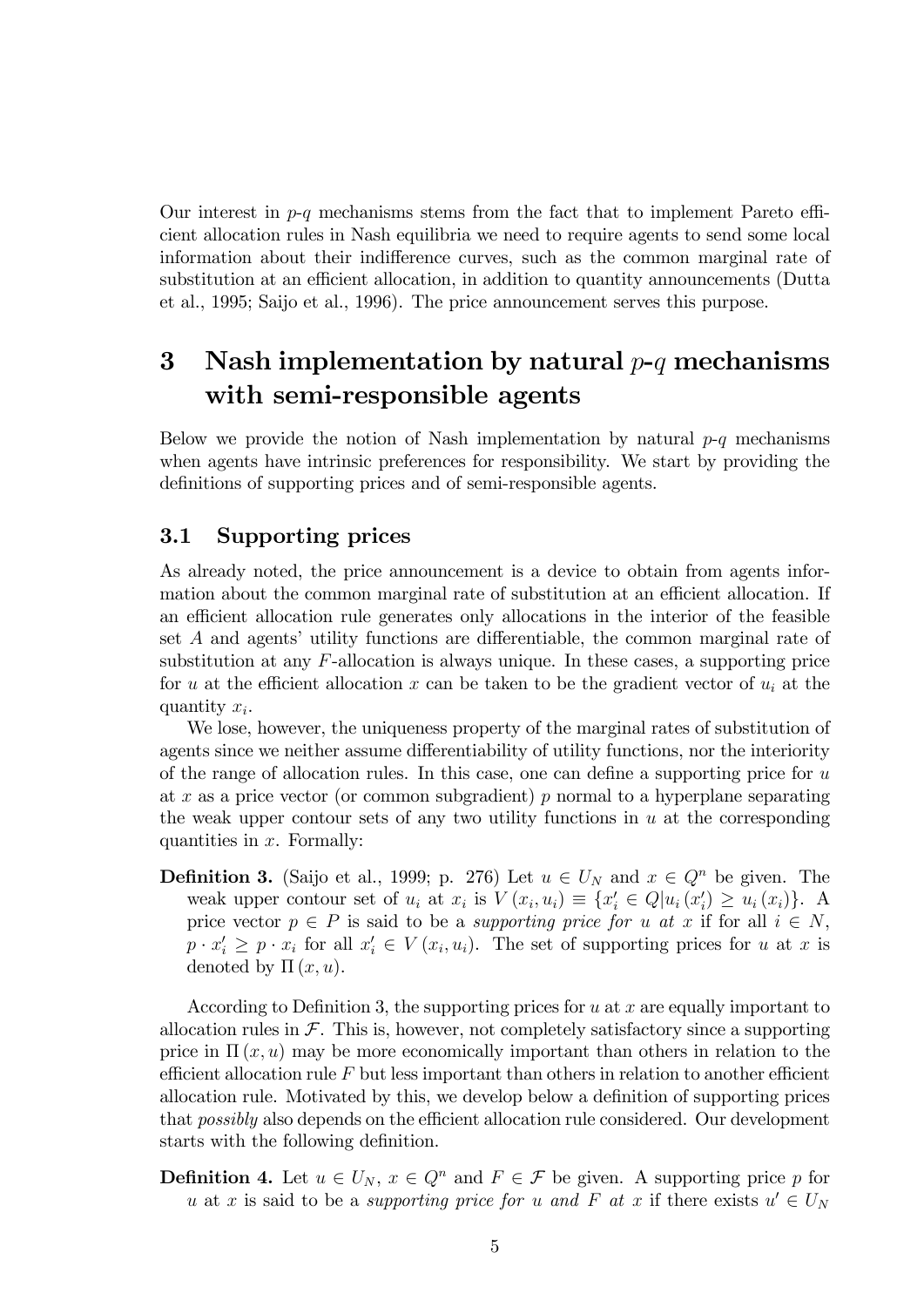such that (i) x is an *F*-allocation at  $u'$  as well as at  $u$ , and (ii) p is the unique supporting price for  $u'$  at *x*. The set of supporting prices for *u* and *F* at *x* is denoted by  $\Pi^F(x, u)$ .

Within a framework that includes linear utility functions, requirement (ii) of Definition 4 is satisfied. More difficult, however, is satisfying requirement (i). In order to deal with the non-existence of supporting prices that meets both requirements, our subsequent approach is to consider the definition of supporting prices in Saijo et al. (1999) provided that no supporting price for *u* at *x* passes the test of Definition 4.

**Definition 5.** Let  $u \in U_N$ ,  $x \in Q^n$  and  $F \in \mathcal{F}$  be given. Define the set of *supporting prices for u and possibly for F at x* to be  $\pi^F(x, u) = \Pi^F(x, u)$  if  $\Pi^F(x, u)$  is non-empty, or else to be  $\pi^F(x, u) = \Pi(x, u)$ .

#### 3.2 Semi-responsible agents

A classic postulate of implementation theory in economic environments is that agents only care about quantity(ies) obtained from the mechanism. It is not unrealistic, however, to also assume that agents involved in a mechanism may have intrinsic preferences for responsibility. There are several ways to model intrinsic preferences for responsibility within a *p*-*q* mechanism. In this paper, we adopt the following notion of responsible actions.

**Definition 6.** Let  $u \in U_N$ ,  $F \in \mathcal{F}$  and  $i \in N$  be given. A price vector  $p^i \in P$  and a quantity  $x_i^i \in Q$  (announced by *i*) are said to be *responsible for*  $(u, F)$  if there exists a profile of quantities  $x_{-i} \in Q^{n-1}$  such that (i)  $(x_i^i, x_{-i})$  is an *F*-allocation at *u* and (ii)  $p^i$  is a supporting price for *u* and possibly for *F* at  $(x_i^i, x_{-i})$ . We say that the (announced) pair  $(p^i, x^i)$  is responsible for  $(u, F)$  if  $p^i$  and  $x^i_i$  are responsible for (*u, F*).

It follows that the price vector announcement and the quantity announcement are both relevant to our notion of responsibility. As an example, let us consider the *Walrasian rule*, denoted by *W*, that assigns to each profile *u* the corresponding set of Walrasian equilibrium allocations.<sup>8</sup> A price-quantity pair  $(p^i, x^i)$  is responsible for  $(u, W)$  if there is a profile of quantities  $x_{-i} \in Q^{n-1}$  such that the allocation  $(x_i^i, x_{-i})$ is a Walrasian equilibrium allocation for  $u$  and the price vector  $p^i$  is the Walrasian equilibrium price vector associated with that allocation.

Although our notion of responsibility is not the weakest notion one could think of, casual introspection indicates that it is plausible for an agent to act responsibly for the benefit of society at large when a lie does not lead to any better outcome, and hence in modeling intrinsic preferences for responsibility we take the view of Dutta and Sen  $(2012)$ . Intuitively, for any given pair  $(u, F)$ , an agent has an intrinsic preference for responsibility if she prefers to announce a responsible price-quantity pair for  $(u, F)$  when a lie does not better serve her material interests, given the

<sup>8.</sup> For a formal definition see section 4.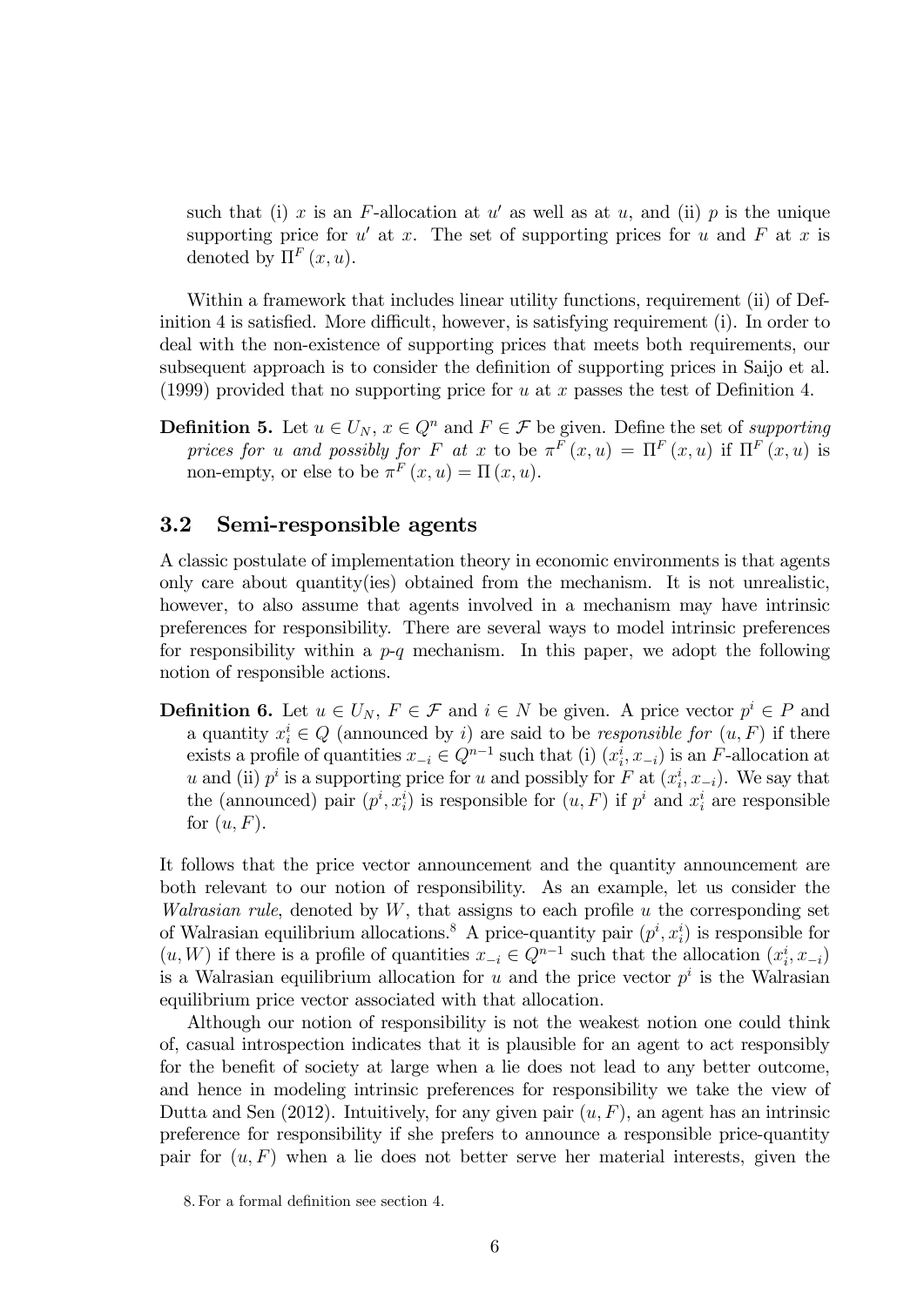announcements made by other agents. Operationally, for each pair (*u, F*), we need to extend every agent *i*'s utility function *u<sup>i</sup>* to an ordering over the strategy space *M*, because the agent *i*'s preference between being responsible and being not is contingent upon announcements made by other agents as well as the quantity(ies) obtained from them. By following standard conventions of preference orderings, let  $R_i^{\gamma}[u, F]$  denote agent *i*'s ordering (extension of  $u_i$ ) over the strategy space *M* at the pair  $(u, F)$  for a given  $p-q$  mechanism  $\gamma$ . The corresponding strict and indifference relations are denoted by  $P_i^{\gamma}[u, F]$  and  $I_i^{\gamma}[u, F]$ , respectively.

**Definition 7.** Given a price-quantity mechanism  $\gamma = (M, g)$ , agent  $i \in N$  is said to be *semi-responsible* if for every  $(u, F) \in U_N \times \mathcal{F}$  there exists an ordering  $R_i^{\gamma}[u, F]$ over *M* such that for every  $m_{-i} \in M_{-i}$  and every  $m_i, m'_i \in M_i$  it holds that:

(i) If  $m_i$  is responsible for  $(u, F)$  and  $m'_i$  is not responsible for  $(u, F)$  and if  $u_i(g_i(m_i, m_{-i})) \ge u_i(g_i(m'_i, m_{-i})),$  then  $(m_i, m_{-i}) P_i^{\gamma}[u, F](m'_i, m_{-i}).$ 

(ii) In all other cases,

 $u_i(g_i(m_i, m_{-i})) \ge u_i(g_i(m'_i, m_{-i}))$  if and only if  $(m_i, m_{-i}) R_i^{\gamma}[u, F](m'_i, m_{-i})$ .

Intrinsic preferences for responsibility of agent *i* are captured by the first part of Definition 7, in that for every pair  $(u, F)$  agent *i* strictly prefers the profile  $(m_i, m_{-i})$ to  $(m'_i, m_{-i})$  according to  $R_i^{\gamma}[u, F]$  provided that agent *i*'s true utility at the quantity  $g_i(m'_i, m_{-i})$  is not larger than the true utility at  $g_i(m_i, m_{-i})$  and provided that her price-quantity announcement is responsible for  $(u, F)$  in  $(m_i, m_{-i})$  and not responsible for  $(u, F)$  in  $(m'_i, m_{-i})$ .

If agent *i* is *not* semi-responsible, this agent cares about the levels of utility associated with different quantities and nothing else. Then, agent *i*'s ordering over *M* is just the transposition into space *M* of agent *i*'s relative ranking of quantities. Formally:

**Definition 8.** Given a price-quantity mechanism  $\gamma = (M, g)$ , agent  $i \in N$  is said to be *not* semi-responsible if for every  $(u, F) \in U_N \times \mathcal{F}$  there exists an ordering  $R_i^{\gamma}[u, F]$  over *M* such that for every  $m, m' \in M$  it holds that

 $mR_i^{\gamma}[u, F]$  *m'* if and only if  $u_i(g_i(m)) \ge u_i(g_i(m'))$ .

#### 3.3 Mechanism designer's problem

In this subsection, we define and discuss the mechanism designer's Nash implementation problem with semi-responsible agents as well as the notion of a natural *p*-*q* mechanism. In formalizing the mechanism designer's problem, we first introduce our informational assumptions and discuss their implications for our analysis.

Assumption 1. There is at least one semi-responsible agent in *N*.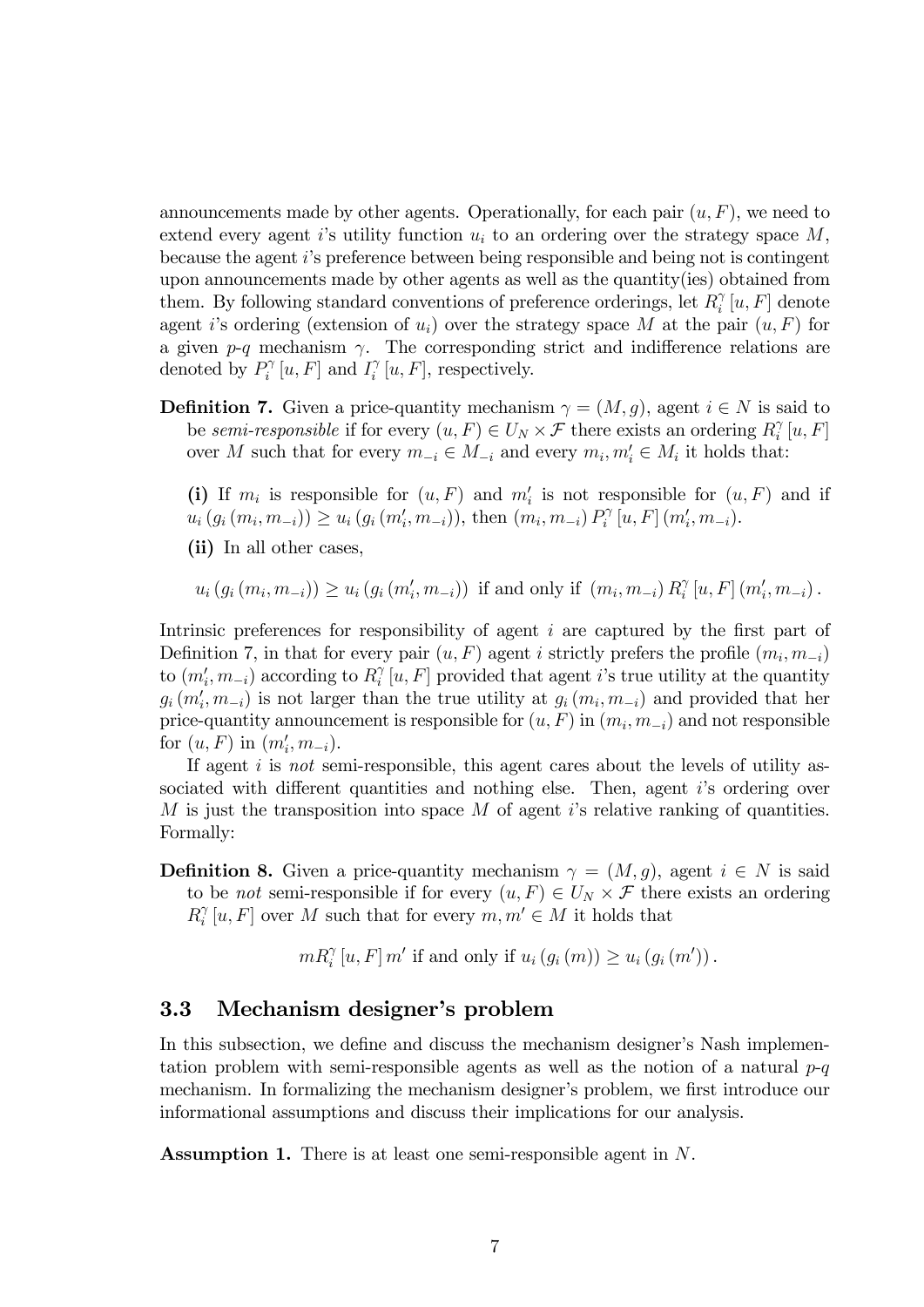Further, we assume that there is *complete information* among the agents. Then, the set of agents, the endowment profile, the objective of the mechanism designer represented by *F*, the true utility functions of agents, their rationality as well as the identity of semi-responsible agents are informally understood to be common knowledge among the agents.

In our framework, these informational assumptions mean the mechanism designer knows the set of allocations, as well as the fact that there are semi-responsible agents among the agents, but knows neither the true utility functions of agents nor the identity of the semi-responsible agent (or their identities). Indeed, the mechanism designer cannot exclude any subset of agents from being semi-responsible purely on the basis of Assumption 1. Therefore, from the point of view of the mechanism designer:

- A possible state of the world is described by three parameters: an allowable set of semi-responsible agents, an allocation rule *F* as well as a profile of utility functions. We denote by *H* a typical set of semi-responsible agents in *N* and by  $H$  the class of conceivable sets of semi-responsible agents.
- For any  $p-q$  mechanism  $\gamma$ , each possible state  $(u, F, H)$  is associated with a profile of agents' orderings  $R^{\gamma}[u, F, H] \equiv (R_1^{\gamma}[u, F], ..., R_n^{\gamma}[u, F])$ , where  $R_i^{\gamma}[u, F]$ is the agent *i*'s ordering over *M* as formulated in Definition 7 if agent *i* is in *H*, whereas it is the agent *i*'s ordering over *M* as formulated in Definition 8 if agent *i* is not in *H*.
- A *p*-*q* mechanism  $\gamma$  and a state  $(u, F, H)$  induce a strategic game  $(\gamma, R^{\gamma}[u, F, H])$ .
- A (pure strategy) *Nash equilibrium* of the strategic game  $(\gamma, R^{\gamma}[u, F, H])$  is a message profile *m* such that for each agent  $i \in N$ ,  $mR_i^{\gamma}[u, F](m_i', m_{-i})$  for every  $m'_i \in M_i$ . We denote by  $NE(\gamma, R^{\gamma}[u, F, H])$  the set of Nash equilibrium message profiles of  $(\gamma, R^{\gamma} [u, F, H])$ , whereas  $NA(\gamma, R^{\gamma} [u, F, H])$  is its corresponding set of Nash equilibrium allocations.

In this paper, we also ask the mechanism designer to design a *p*-*q* mechanism satisfying the following properties. Firstly, the allocation of the mechanism is to be individually feasible. That is,

*Individual feasibility* For all  $m \in M$ ,  $g(m) \in \mathbb{R}^{n\ell}_+$ .

Secondly, the total supply of commodity *l* to agents cannot exceed its aggregate endowment  $\Omega_l$ . That is,

*Weak balancedness* For all  $l \in L$  and  $m \in M$ ,  $g_{1,l}(m) + ... + g_{n,l}(m) \leq \Omega_l$ .

Thirdly, for any strategy profile of other agents *m*−*<sup>i</sup>*, each agent *i* needs to have a best response strategy. That is,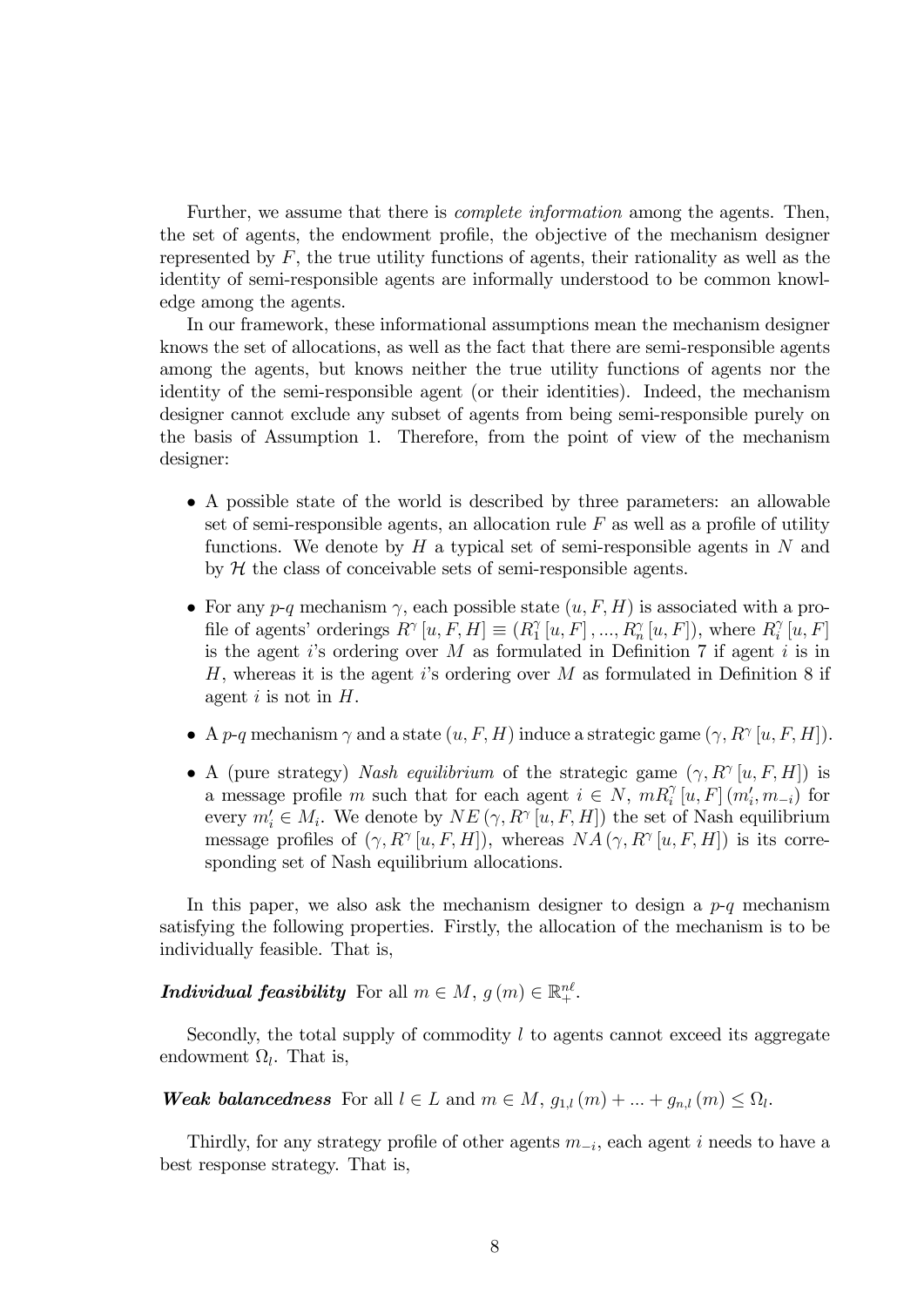*Best response property* (Jackson, Palfrey and Srivastava, 1994) For all  $i \in N$ , *u* ∈ *U<sub>N</sub>* and  $m_{-i}$  ∈  $M_{-i}$ , there exists  $m_i$  ∈  $M_i$  such that  $u_i(g_i(m_i, m_{-i}))$  ≥  $u_i(g_i(m'_i, m_{-i}))$  for every  $m'_i \in M_i$ .

Lastly, in equilibrium, each agent needs to receive the quantity demanded. That is,

*Forthrightness* (Saijo, Tatamitani and Yamato, 1996, 1999) For all  $(u, F, H)$ ,  $x \in$ *F* (*u*) and  $p \in \pi^F(x, u)$ , the price-quantity strategy profile  $(p, x_i)_{i \in N}$  is in  $NE(\gamma, R^{\gamma}[u, F, H])$  and  $g((p, x_i)_{i \in N}) = x^{.9}$ 

We call any *p*-*q* mechanism that satisfies the above four properties a *natural p-q mechanism* (with free disposal) following the literature on *p*-*q* mechanisms.

The following definition represents our formulation of the mechanism designer's Nash implementation problem with semi-responsible agents when only natural *p*-*q* mechanisms can be devised.

**Definition 9.** Let Assumption 1 and  $F \in \mathcal{F}$  be given. A natural *p-q* mechanism  $\gamma$ semi-responsibly Nash implements *F* if  $F(u) = NA(\gamma, R^{\gamma}[u, F, H])$  for all  $u \in U_N$ and  $H \in \mathcal{H}$ . If such a mechanism exists, *F* is said to be semi-responsibly *Nash implementable by natural p-q mechanisms*.

The objective of the mechanism designer is thus to design a natural *p*-*q* mechanism whose Nash equilibrium allocations, for each environment *u as well as* each conceivable set of semi-responsible agents  $H$ , coincide with  $F(u)$ . Interestingly, there is no distinction between the above formulation and the standard Nash implementation problem as long as Assumption 1 is violated.

### 4 Results

In this section, we first propose a necessary and sufficient condition for Nash implementation by a natural *p*-*q* mechanism when there exists at least *one* semi-responsible agent. Then, we present our characterization result. Finally, we show that the *Walrasian rule* satisfies our condition and that our condition imposes non-trivial restrictions on the class of efficient allocation rules.

#### 4.1 A characterization result

There are two key considerations underpinning our condition. These are presented from the viewpoint of necessity. To this end, suppose an efficient allocation rule  $F$  is semi-responsibly Nash implementable by a natural  $p-q$  mechanism  $\gamma \equiv (M, q)$ .

The first important difficulty for the mechanism designer is to decide what allocation to assign to a strategy profile when agents announce the same price vector, that

<sup>9.</sup> See also Dutta, Sen and Vohra (1995). Similar properties are used also in general environments; see, e.g., Tatamitani (2001) and Lombardi and Yoshihara (2013a).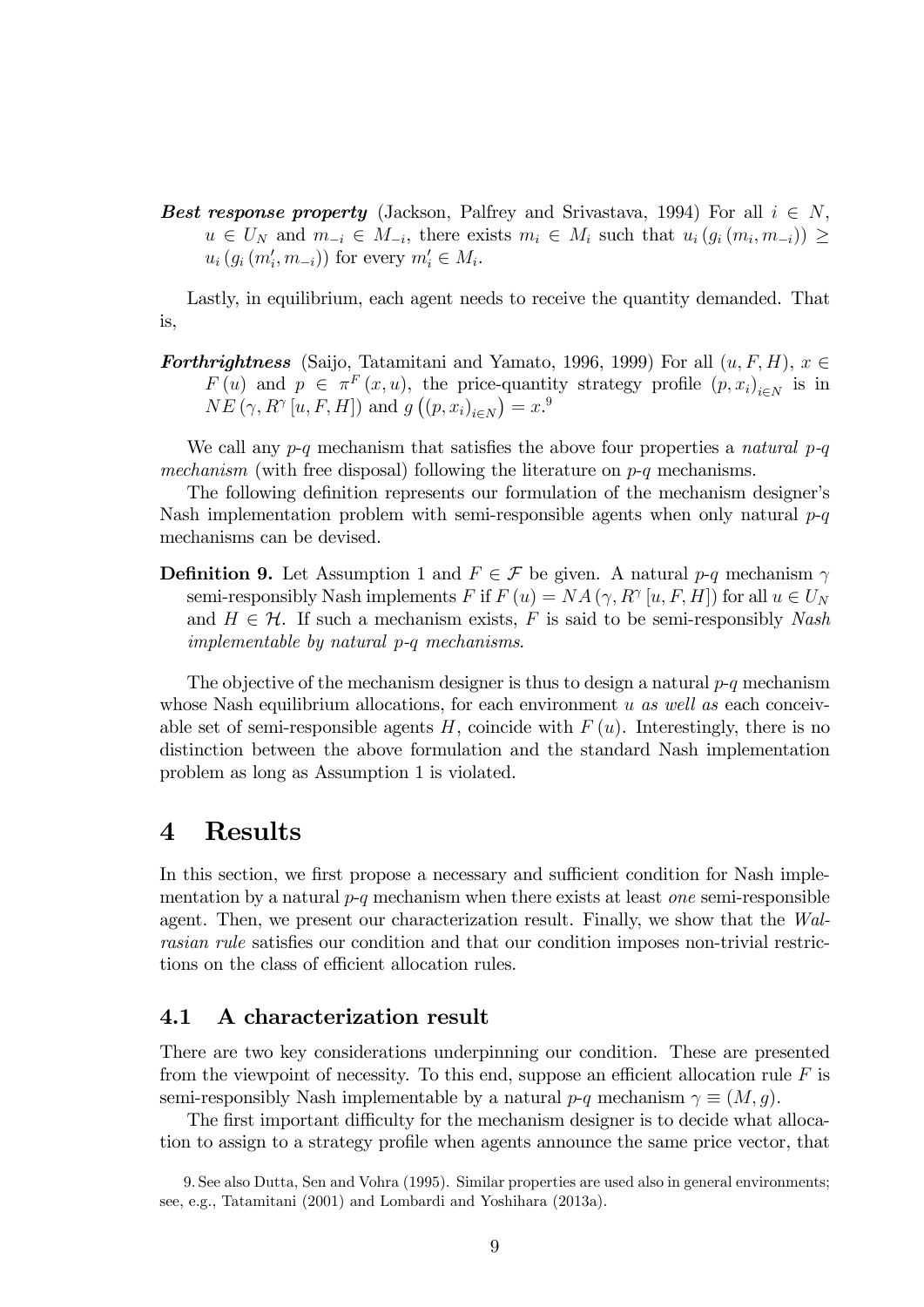is,  $m_i = (p, x_i)$  for every agent *i*. Following Saijo, Tatamitani and Yamato (1996; 1999), a clue to this issue is given by the allocation  $(\Omega - \sum_{j \neq i} x_j, x_{-i})$ , where quantities of agents other than agent *i* are fixed at their announced levels and agent *i*'s quantity is the remainder,  $x_i^{\Omega} \equiv \Omega - \sum_{j \neq i} x_j$ . If the mechanism designer can find an environment *u* for which  $(x_i^{\Omega}, x_{-i})$  is an *F*-allocation at *u* and the price vector *p* is a supporting price for *u* and possibly for *F* at  $(x_i^{\Omega}, x_{-i})$ , the designer infers from this that agent *i* is a *potential deviator* for *F* at  $(x_1, ..., x_n)$ . The reason is agent *i* should have announced the quantity  $x_i^{\Omega}$  rather than  $x_i$ . On the other hand, if no such environments exist, the mechanism designer can only conclude that agent *i* and the other agents had demanded the wrong quantities. Therefore, agent *i* cannot be identified as a potential deviator. Note there may be many potential deviators. For instance, if the announced quantity profile  $(x_i^{\Omega}, x_{-i})$  for each *i* were respectively an *F*-allocation at *u* and the price vector *p* were a supporting price for *u* and possibly for *F* at  $(x_i^{\Omega}, x_{-i})$  for each *i* respectively, then every agent would be a potential deviator.

Hence, our condition requires the existence of a feasible and weakly balanced punishment allocation  $\mathbf{z}(p, x) \in A$  when all agents are potential deviators. Agent *i*'s punishment quantity  $z_i(p, x)$  is selected as follows. Since agent *i* is a potential deviator, there exists *u* such that  $(x_i^{\Omega}, x_{-i}) \in F(u)$  and  $p \in \pi^F((x_i^{\Omega}, x_{-i}), u)$ . Moreover, forthrightness ensures that the strategy profile made up of  $m_i' = (p, x_i^{\Omega})$  and  $m_{-i} \equiv (m_1, ..., m_{i-1}, m_{i+1}, ..., m_n)$  is a Nash equilibrium profile at *u* and  $g(m'_i, m_{-i})$ is equal to  $(x_i^{\Omega}, x_{-i})$ . Hence, the attainable set  $g_i(M_i, m_{-i})$  of agent *i* is contained in the weak lower contour set of  $u_i$  at  $x_i^{\Omega}$ . Since there can be more than one environment having the features of *u* and, moreover, the mechanism designer cannot exclude any of such environments from being the true one, the preceding line of reasoning leads to the conclusion that the attainable set  $g_i(M_i, m_{-i})$  is contained in the intersection of agent *i*'s weak lower contour sets of all such environments at *x*<sup>Ω</sup> *<sup>i</sup>* . Agent *i*'s punishment quantity can be set equal to  $g_i(m_i, m_{-i})$ .

Formally, let  $p \in P$  and  $x_i \in Q$  for every agent *i* be given. Let  $x \equiv (x_1, ..., x_n)$ denote the announced quantity profile and let  $x_i^{\Omega} \equiv \Omega - \sum_{j \neq i} x_j$  denote agent *i*'s remainder. The set of environments for which agent *i* is a potential deviator is defined by  $F^{-1}((x_i^{\Omega}, x_{-i}), p) \equiv \{u \in U_N | (x_i^{\Omega}, x_{-i}) \in F(u) \text{ and } p \in \pi^F((x_i^{\Omega}, x_{-i}), u)\}.$ For any of such environments, the weak lower contour set of  $u_i$  at  $x_i^{\Omega}$  is defined by  $L(x_i^{\Omega}, u_i) \equiv \{x_i' \in Q | u_i(x_i^{\Omega}) \ge u_i(x_i')\}$ , whereas their intersection is defined by

$$
\Lambda_i^F\left(\left(x_i^{\Omega}, x_{-i}\right), p\right) \equiv \bigcap_{u \in F^{-1}\left(\left(x_i^{\Omega}, x_{-i}\right), p\right)} L\left(x_i^{\Omega}, u_i\right).
$$

The set of potential deviators for price-quantity Nash implementation is defined by  $I^F(p, x) \equiv \{ i \in N | F^{-1}((x_i^{\Omega}, x_{-i}), p) \neq \emptyset \}.$  Hence:

*(i)* If  $I^F(p, x) = N$ , then there exists  $z(p, x) \in A$ , with  $z(p, x) = x$  if  $\sum_{i \in N} x_i = \Omega$ , such that  $\mathbf{z}_i(p, x) \in \Lambda_i^F\left(\left(x_i^{\Omega}, x_{-i}\right), p\right)$  for every  $i \in N$ .

As already noted, a semi-responsible agent *i*'s preference between being responsible and being not responsible depends on strategies played by other agents as well as the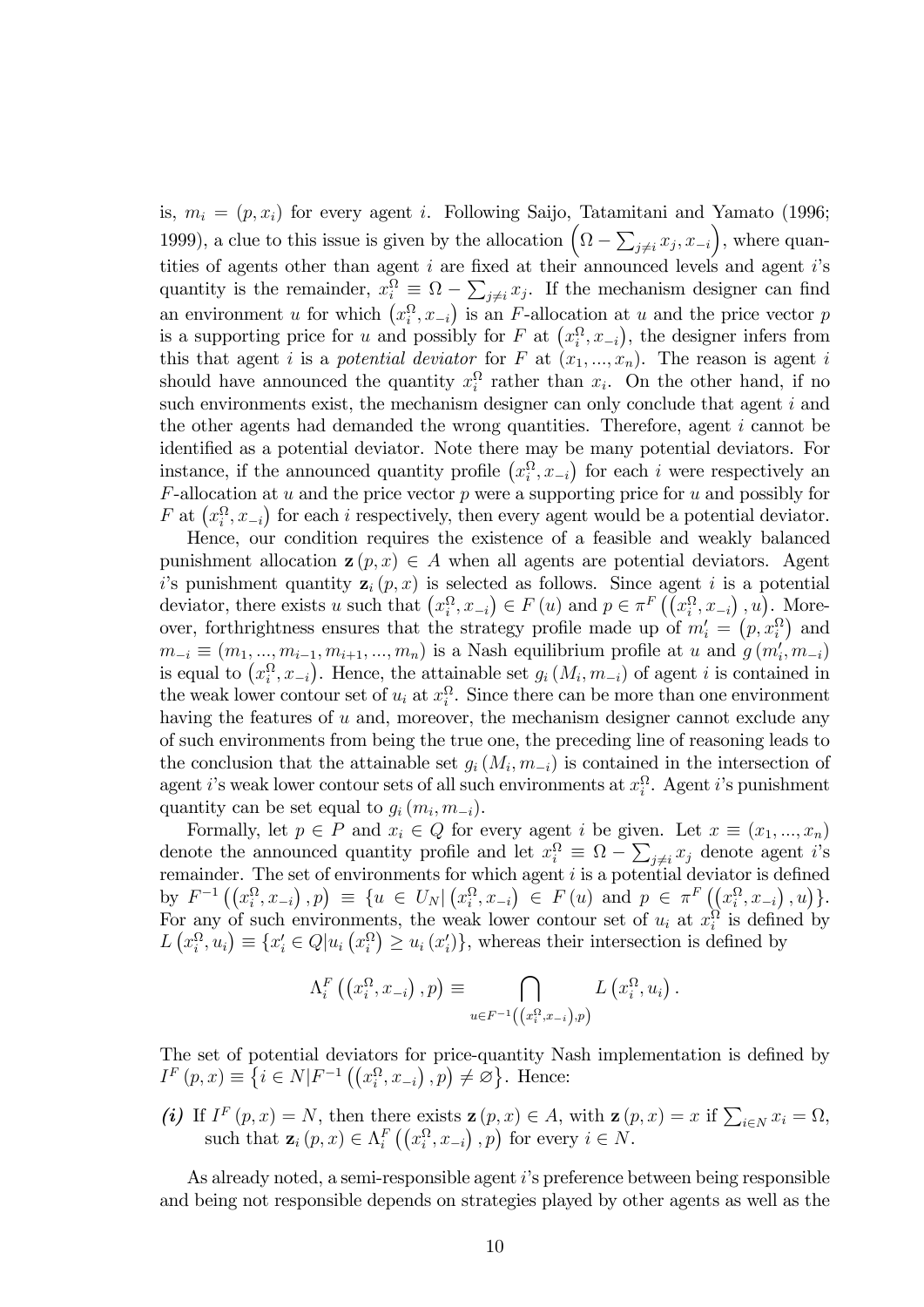quantity(ies) obtained from them. The second important difficulty for the mechanism designer is to decide what quantity to assign to agent *i* when the latter plays a responsible strategy while the other agents' strategy choices are kept fixed. Hence, we require the existence of suitable quantities to assign to agent *i* when agent *i* plays a responsible strategy  $m_i$  and every other agent *j* plays  $m_i = (p, x_i)$ .

Since the existence of a suitable quantity for agent *i* is ensured by condition *(i)* when all agents are potential deviators at  $(m_i, m_{-i})$ , the following condition *(ii)* encompasses cases where, instead, not all agents are potential deviators at that profile.<sup>10</sup> That is, for any given  $p \in P$  and  $x \in Q^n$ :

*(ii)* If  $1 \leq \#I^F(p,x) \leq n-1$ , then there exists  $\overline{z}(p,x) \in A$  such that for each  $i \in N$ ,  $\overline{z}_i(p, x) \in \Lambda_i^F((x_i^{\Omega}, x_{-i}), p)$  if  $i \in I^F(p, x)$  and the announcement  $(p, x_i)$ is responsible for some allowable  $(u^*, F)$ , or else  $\bar{z}_i(p, x) = 0$ .

Note the above condition assigns the worst possible quantity to agents who are not potential deviators at  $(p, x)$  or play strategies that are not responsible for the entire economic domain  $U_N$ . Furthermore, condition *(ii)* is a necessary condition for implementation. To see this, observe that we can repeat the same arguments used above to obtain that  $g_i(M_i, m_{-i}) \subseteq \Lambda_i^F((x_i^{\Omega}, x_{-i}), p)$  for every agent  $i \in I^F(p, x)$ . We can then define agent *i*'s quantity  $\overline{z}_i(p,x)$  as follows: If  $i \in I^F(p,x)$  and  $m_i = (p,x_i)$ is responsible for some  $(u^*, F)$ , then  $\overline{z}_i(p, x) = g_i(m)$  or else,  $\overline{z}_i(p, x) = 0$ . The verification of condition *(ii)* follows immediately from that definition.

Beside cases in which agents state the same prices, the mechanism designer needs to support responsibility in cases where agent *i* reports prices that do not match with those reported by other agents. In cases like this, the existence of a suitable quantity for agent *i* is ensured by condition *(iii)* below. That is, for any given  $p \in P$  and  $x \in Q^n$ :

- *(iii)* For any  $i \in N$ , there exists a map  $z_i$  ( $\cdot$ ;  $(p, x_{-i})$ ) :  $P \times Q \rightarrow Q$  such that for every  $(p', x'_i)$ ,
- (a) If  $(p', x'_i)$  is responsible for some allowable  $(u^*, F)$  and  $i \in I^F(p, (x'_i, x_{-i}))$ , then  $z_i((p',x'_i);(p,x_{-i})) \in \Lambda_i^F((x_i^{\Omega},x_{-i}),p), \text{ with } z_i((p',x'_i);(p,x_{-i})) = \mathbf{z}_i(p,x) \text{ if }$  $p' = p$  and  $I^F(p, (x'_i, x_{-i})) = N$ , and with  $z_i((p', x'_i); (p, x_{-i})) = \bar{z}_i(p, (x'_i, x_{-i}))$ if  $p' = p$  and  $1 \leq #I^F(p, (x'_i, x_{-i})) \leq n - 1$ .
- *(b)* Otherwise,  $z_i((p', x'_i); (p, x_{-i})) = 0.$

Note that when the premises of condition *(i)* or *(ii)* are also met, the quantity selected by the map  $z_i$  ( $\cdot$ ;  $(p, x_{-i})$ ) coincides with the quantity assigned to agent *i* by, respectively,  $z_i(p, x)$  and  $\bar{z}_i(p, x)$ . Moreover, in the same spirit of condition *(ii)*, condition *(iii)* assigns the worst possible quantity to agent *i* when she plays a strategy that is not responsible for the entire domain. However, unlike the first two conditions, condition *(iii)* does not require the existence of an allocation.

<sup>10.</sup> For a set *S*, we write #*S* to denote the number of elements in *S*.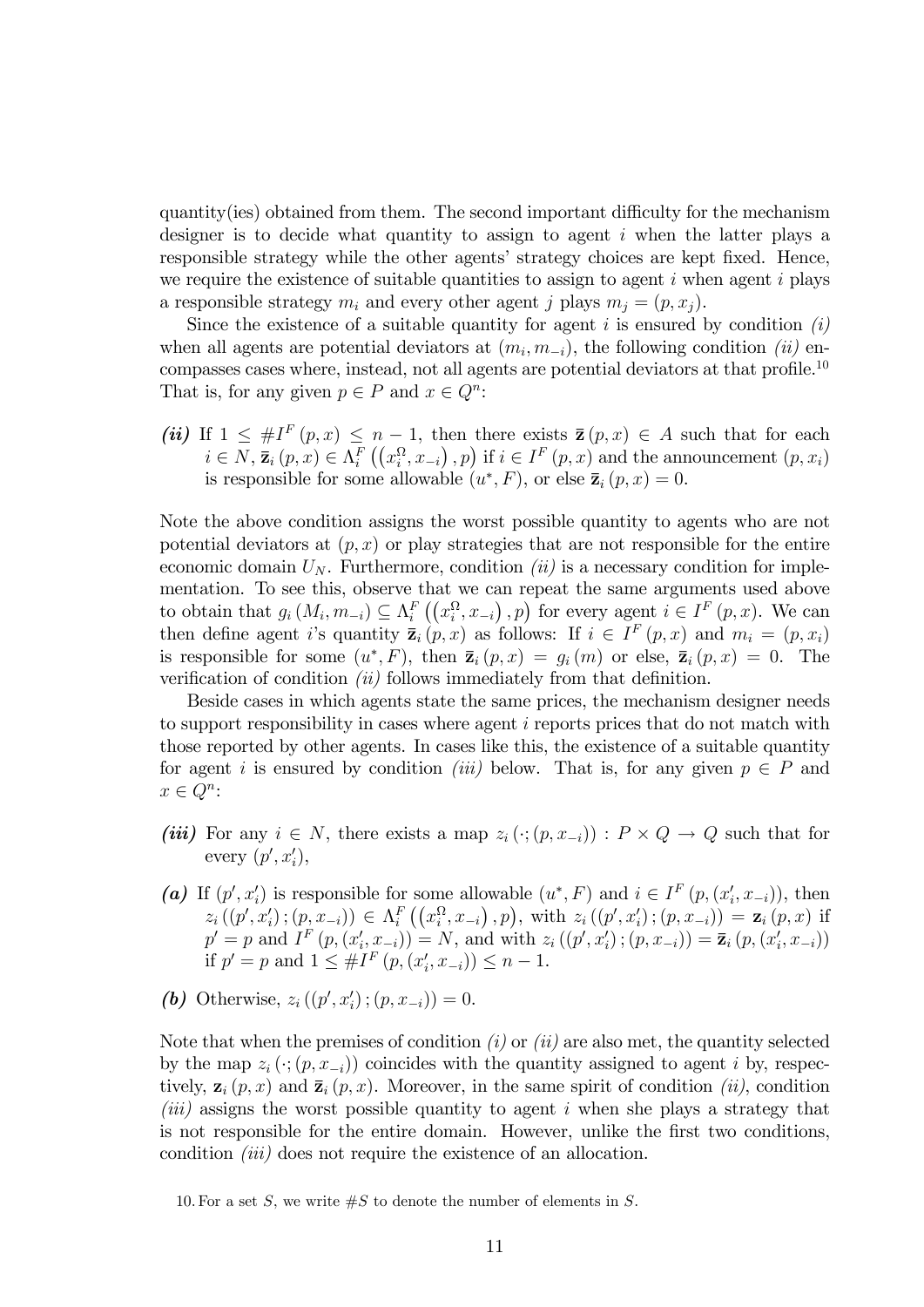In light of our discussion on the existence of the punishment allocation  $z(p, x)$  of condition *(i)*, it can be seen that  $g_i((p', x'_i), m_{-i}) \in \Lambda_i^F((x_i^{\Omega}, x_{-i}), p)$  if agent *i* is a potential deviator at  $(p, (x'_i, x_{-i}))$  and, moreover,  $(p', x'_i)$  is a responsible strategy. We can then define  $z_i((p', x'_i); (p, x_{-i}))$  by setting it equal to  $g_i((p', x'_i), m_{-i})$  if  $(p', x'_i)$  is responsible for some allowable  $(u^*, F)$  and  $i \in I^F(p, (x_i', x_{-i}))$ , or else equal to the worst possible quantity. Again, the verification of condition *(iii)* follows immediately from that definition. This definition also specifies the property of  $z_i$  ( $\cdot$ ;  $(p, x_{-i})$ ) as satisfying  $z_i((p', x'_i); (p, x_{-i})) \in \Lambda_i^F((x_i^{\Omega}, x_{-i}), p)$  for the case that  $(p', x'_i)$  is responsible for some allowable  $(u^*, F)$ ,  $i \in I^F(p, (x_i', x_{-i}))$ , and  $p' \neq p$ .

The condition below states that if the punishment allocation  $z(p, x)$  of condition *(i)* is an equilibrium allocation of the strategic game  $(\gamma, R^{\gamma} | u^*, F, H]$ , then it must be an *F*-allocation at  $u^*$ . Expressed differently, if the punishment allocation  $\mathbf{z}(p, x)$ of condition *(i)* is not an *F*-allocation at *u*<sup>∗</sup> and moreover, no agent *j* has a material incentive to unilaterally deviate from  $z_j$   $(p, x)$ , then at least one semi-responsible agent in *H* is acting not responsibly and at least one of these agents can switch to a strategy that is responsible for  $(u^*, F)$  and gives him/her no material loss. That is, for any given  $p \in P$  and  $x \in Q^n$ :

(iv) For any  $u^* \in U_N$  and  $H \in \mathcal{H}$ , if  $I^F(p,x) = N$ ,  $\Lambda_j^F((x_j^{\Omega}, x_{-j}), p) \subseteq L(\mathbf{z}_j(p,x), u_j^*)$ for every  $j \in N$ , and  $\mathbf{z}(p, x) \notin F(u^*)$ , then there is an agent  $i \in H$  such that (a)  $(p, x_i)$  is not responsible for  $(u^*, F)$ ; and (b) there exists  $(p', x'_i)$  that is responsible for  $(u^*, F)$  such that  $u_i^* (z_i((p', x_i'); (p, x_{-i}))) = u_i^* (\mathbf{z}_i(p, x)).$ 

We have already seen that if  $m_j = (p, x_j)$  for every agent *j*, then  $g_j(M_j, m_{-j}) \subseteq$  $\Lambda_j^F\left(\left(x_j^{\Omega}, x_{-j}\right), p\right)$  and  $\mathbf{z}(p, x) = g(m)$  when all agents are potential deviators at *m*. To verify condition *(iv)*, suppose  $u^*$  is a true environment,  $\mathbf{z}(p, x)$  is not an *F*allocation at  $u^*$  and no quantity in  $\Lambda_j^F$   $((x_j^{\Omega}, x_{-j})$ , *p*) is strongly preferred by agent *j* to  $z_j(p, x)$ . Then, no agent has a material incentive to unilaterally deviate from  $g(m)$ . By implementability, we then have that for at least one agent  $i \in H$ , the strategy  $(p, x_i)$  is not responsible for  $(u^*, F)$  and the mechanism is such that it makes responsible reporting non-costly for this agent, in the sense that  $u_i^*(g_i((p',x'_i),m_{-i}))$  $u_i^*$  ( $\mathbf{z}_i$  ( $p, x$ )) for a strategy ( $p', x_i'$ ) responsible for ( $u^*, F$ ). Observe that agent *i* is a potential deviator at  $(p, (x'_i, x_{-i}))$  and so  $g_i((p', x'_i), m_{-i}) = z_i((p', x'_i); (p, x_{-i}))$  by condition *(iii)*.

In summary, if the efficient allocation rule  $F$  is semi-responsibly Nash implementable by a natural *p*-*q* mechanism, then the following condition, which is a variant of the monotonicity condition and of the punishment condition due to Saijo, Tatamitani and Yamato (1996, 1999), must be satisfied:

**Condition M-PQ:** Let  $F \in \mathcal{F}$  be given. Let  $p \in P$  and  $x \in Q^n$  be given. Let  $x_i^{\Omega} \equiv \Omega - \sum_{j \neq i} x_j$  denote agent *i*'s remainder. Then, *(i)*, *(ii)*, *(iii)* and *(iv)* are satisfied.

Condition  $M-PQ$  is not only necessary but is also sufficient.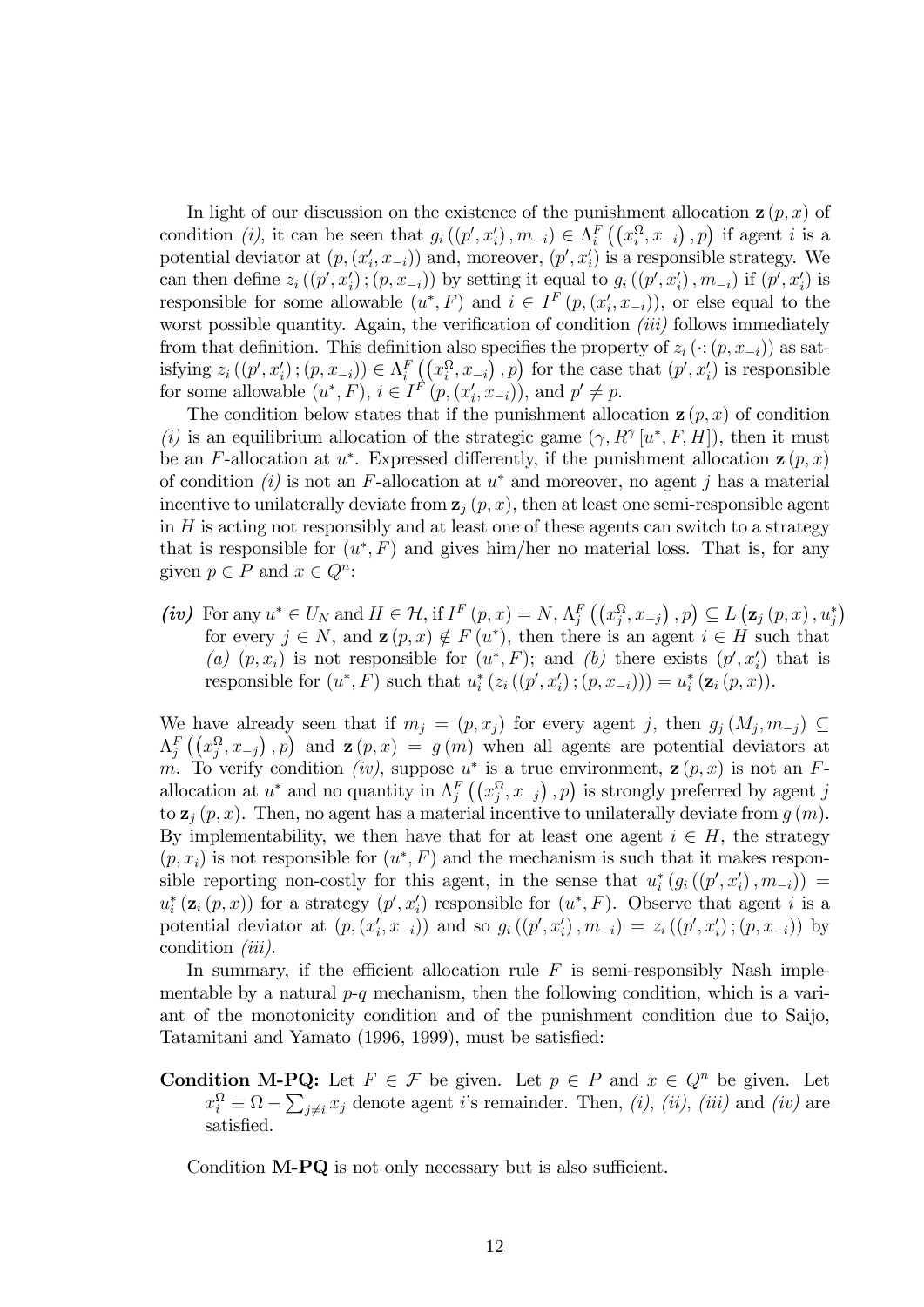**Theorem 1.** Let  $n \geq 3$ . Let Assumption 1 and  $F \in \mathcal{F}$  be given. *F* is semiresponsibly Nash implementable by a natural *p*-*q* mechanism if and only if it satisfies condition M-PQ.

*Proof.* See Appendix. ■

In the sufficiency part of Theorem 1, we constructed a mechanism that resembles that of Saijo et al. (1996, 1999). However, unlike theirs, ours does not rely on any sort of "tail-chasing" construction.<sup>11</sup> We are able to do so because in our framework there are semi-responsible agents as well as the allowance of free-disposal.

Remark 1. The devised implementing *p*-*q* mechanism is not balanced since out of equilibrium the total demand is not necessarily equal to the total supply. Lombardi and Yoshihara (2013b) successfully constructed a balanced *p*-*q* mechanism, but this construction relies on the so-called "modulo game". As is well known, in such games, mixed strategy Nash equilibria do exist and they are ruled out only by assumption. To avoid this difficulty, the so-called "integer game" can be used to construct a balanced *p*-*q* mechanism. Horeover, since each agent chooses a positive integer in addition to a price vector *p* and a quantity *q* as her strategy choice, that mechanism would not resemble any real-life mechanism. Sjöström (1996) successfully devised a market mechanism that does not use any sort of "integer game" or "modulo game", but his mechanism does not satisfy neither the best response property nor balancedness. Dutta and Sen (2012) succeeded in constructing a feasible and bounded (in the sense of Jackson, 1992) direct mechanism using neither a "modulo game" nor an "integer game", but their mechanism is neither balanced (out of equilibrium) nor a market mechanism (see Dutta and Sen, 2012; Remark 4). This latter comment also extends to Kartik et al. (2014)'s mechanism. Therefore, as already noted by Saijo et al. (1996; p. 971), this suggests that the property of balancedness may not be compatible with a *p*-*q* mechanism that is not subject to the critiques that are leveled against the mechanisms used for Nash implementation. However, a definitive answer to this compatibility issue is still unknown.

#### 4.2 Natural implementation of the *Walrasian rule*

Let us turn now to a brief discussion of the implications of Theorem 1. As an example of efficient allocation rules in  $\mathcal F$  satisfying our condition, we focus on the *Walrasian rule* which we define next.

*Walrasian rule*, *W*: For each  $u \in U$ ,  $W(u) \equiv \{x \in A | \text{there exists } p \in P \text{ such that } \int f(u) \, du \leq 1 \}$ for each  $i \in N$ , it holds  $p \cdot x_i = p \cdot \omega_i$  and for each  $y_i \in \mathbb{R}_+^{\ell}$ ,  $u_i(y_i) > u_i(x_i)$ implies  $p \cdot y_i > p \cdot \omega_i$ , where *U* is the class of all profiles of utility functions that are continuous, quasi-concave and strongly monotonic on  $\mathbb{R}^{\ell}_+$ .

11. See Maskin (1999). For the criticism against such construction, see Jackson (1992).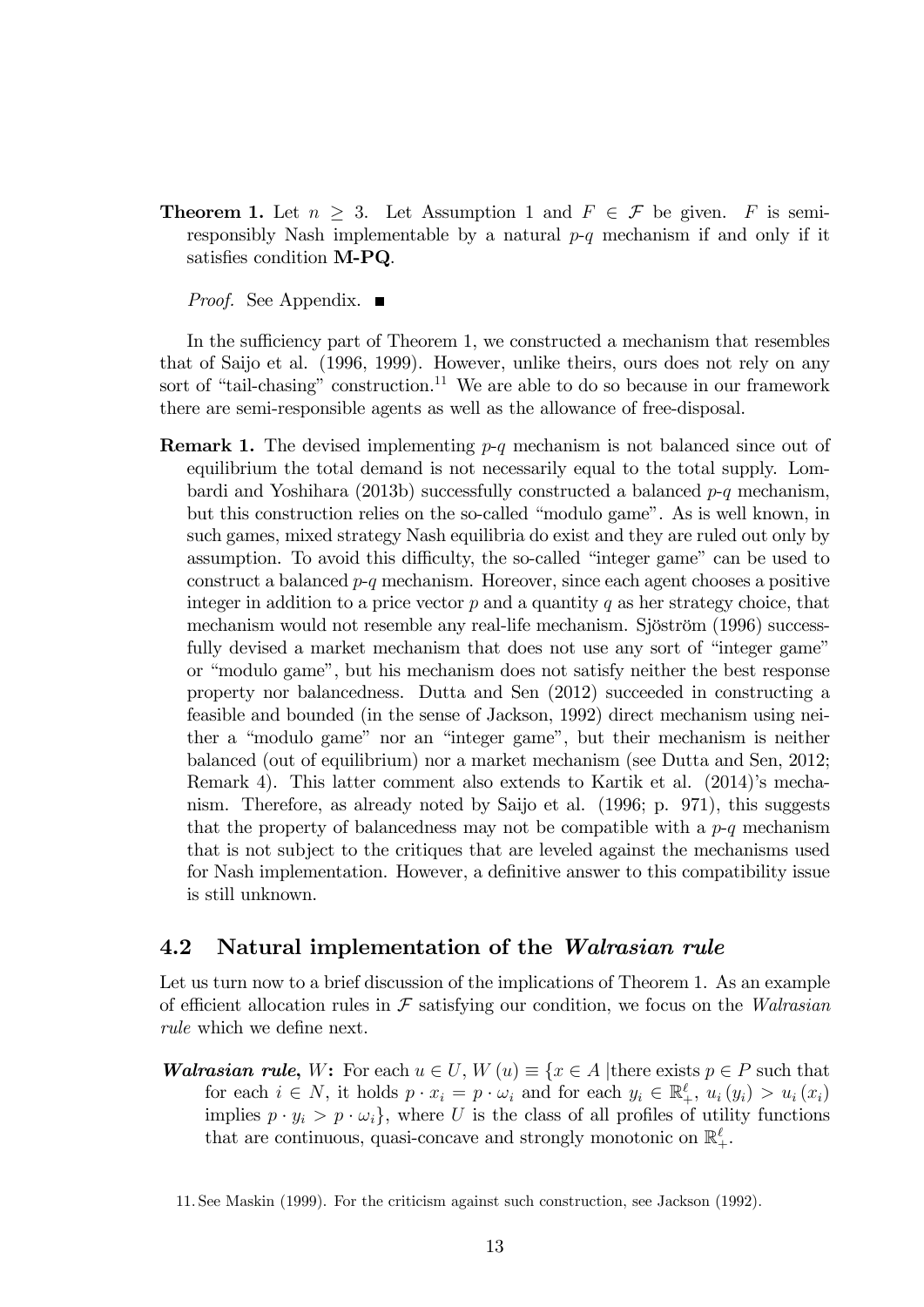We show below that the *Walrasian rule* satisfies condition M-PQ. We begin with an outline of its proof for the case where the profile  $x \in Q^n$  is totally balanced and all agents are potential deviators for *W* at  $(p, x)$ . In that case we can define the punishment allocation of condition *(i)* by  $z(p, x) = x^{12}$  Further, we take any  $u \in W^{-1}(p, x)$  and then show (on the basis that *W* is defined on the 'unrestricted' domain *U*) that the vector *p* is a supporting price for *u* and for *W*. This leads to the conclusion that for any agent *i*, the set  $\Lambda_i^W(x,p)$  is agent *i*'s *constrained* budget set.

Next, we fix an arbitrary environment  $u^*$  where, for any agent *i*, the quantity  $x_i$ maximizes agent *i*'s utility  $u_i^*$  over  $\Lambda_i^W(x,p)$ . For the premises of condition *(iv)* to be met, we also assume *x* is not a Walrasian allocation at *u*∗. This means that there exists an agent  $k$  for whom the quantity  $x_k$  is not a utility maximizing quantity (in terms of  $u_k^*$ ) over the budget set for the given pair  $(p, \omega_k)$ . We then also observe that the price vector  $p$  cannot be an equilibrium price for  $u^*$  - simply because any solution to agent *k*'s maximization problem over the (unconstrained) budget set given by the pair  $(p, \omega_k)$  occurs outside the set *Q*. This allows us to establish that for every agent *i*, the price-quantity pair  $(p, x_i)$  cannot be a responsible pair for  $(u^*, W)$ , and so establish part (a) of condition *(iv)*.

To prove part (b) of condition *(iv)*, there are two things to prove: first, that the map  $z_i(\cdot; (p, x_{-i}))$  meets the requirements of condition *(iii)* and, second, that  $u_i^* (z_i (p, x)) = u_i^* (z_i ((p^*, x_i^*); (p, x_{-i})))$  for a pair  $(p^*, x_i^*)$  that is responsible for  $(u^*, W)$ . In the definition of  $z_i(\cdot; (p, x_{-i}))$ , we use the important insight that no responsible price-quantity pairs for  $(u^*, W)$  can encompass the price vector  $p$ . In fact, the key requirement behind its definition is that for agent *i*'s responsible pricequantity pairs  $(p', x'_i)$  for  $(u^*, W)$  the map should be unresponsive, in the sense that  $z_i((p', x'_i); (p, x_{-i})) = \mathbf{z}_i(p, x)$ . In turn, the completion of the proof of part (b) follows directly from that property of the map  $z_i$  ( $\cdot$ ;  $(p, x_{-i})$ ). We will now summarize this as follows.

**Theorem 2.** Let  $n > 3$ . Let Assumption 1 be given. Then, the *Walrasian rule* satisfies condition M-PQ.

*Proof.* See Appendix. ■

Remark 2. It bears mentioning again here that Theorem 2 is built on a definition of natural  $p-q$  mechanisms that differs from that in Saijo et al. (1999). This is so because the requirement of forthrightness is based upon a notion of supporting prices that depends on the efficient allocation rule considered. As already noted, this choice is dictated by the consideration that supporting prices are not equally important to every efficient allocation rule. This is particularly true for the Walrasian rule. Indeed, Theorem 2 fails to hold if we focus on the set of supporting prices of Definition 3 and we base the requirement of forthrightness as well as the notion of responsible reports upon this set. This can be shown by means of the following example.

12.Where *x* was not a totally balanced allocation, we could define the punishment allocation of condition *(i)* by  $\mathbf{z}(p, x) = 0$ . In that case condition *(iv)* is satisfied (vacuously) where  $I^W(p, x) = N$ .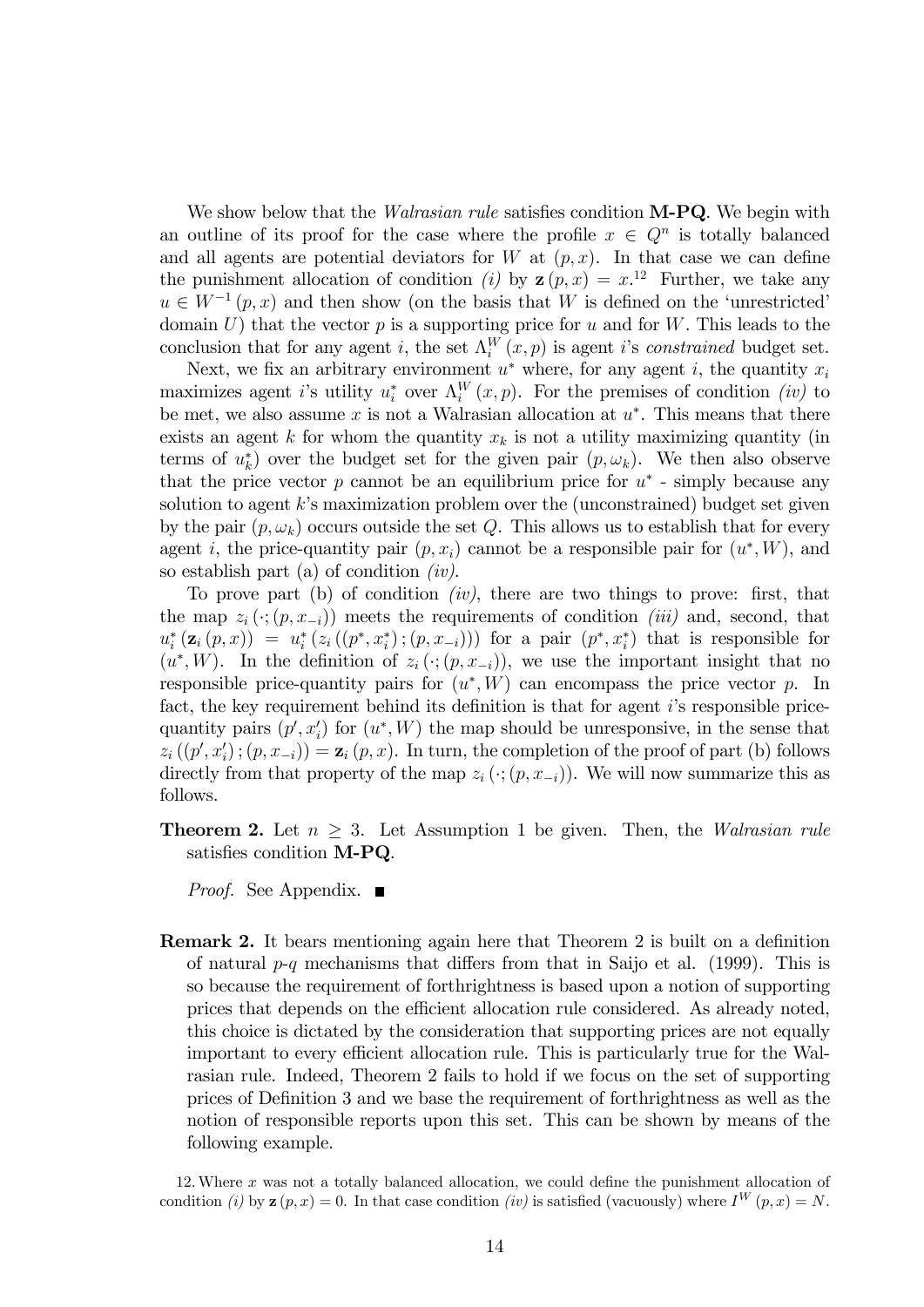As in Saijo et al. (1999), let us base the condition of forthrightness and the set of environments for which agent *i* is a potential deviator, that is, the definition of  $F^{-1}((x_i^{\Omega}, x_{-i}), p)$  (see p. 10), on the set of supporting prices of Definition 3. Furthermore, let us use this definition of supporting prices as the basis of responsible strategies, that is, of Definition 6. With obvious adaptations of the proof of Theorem 1, one can see that (the new) condition  $M-PQ$  is a necessary condition for Nash implementation with semi-responsible agents by a Saijo et al. (1999)'s natural *p*-*q* mechanism. With these preliminaries in place, we are now in a position to show the example we mentioned in the preceding paragraph.

Example 1. For convenience, consider a setting with three agents and three commodities. The initial endowment of commodities is  $\omega_i = (1, 1, 1)$  for every agent *i*. Consider the following quantities:

for agent 1 : 
$$
x_1 = (3, 0, 1)
$$
,  
for agent 2 :  $x_2 = (0, 3, 0)$ ,  
for agent 3 :  $x_3 = (0, 0, 2)$ .

Note that the point  $x = (x_1, x_2, x_3)$  is a boundary (balanced) allocation.

We can find a preference profile  $u \in U$  such that x is a Walrasian allocation at *u* with the equilibrium price  $p^W = (1/6, 1/3, 1/2)$  and such that agent *i*'s preference  $u_i$  is not differentiable at the quantity  $x_i$ . This implies that the price vector  $p = ((1/6) + (5/3) \varepsilon, (1/3) - (2/3) \varepsilon, (1/2) - \varepsilon)$  is an element of  $\Pi(x, u)$ where  $\varepsilon > 0$  is arbitrarily small. Observe that agent *i*'s budget constraint is violated at the price vector *p*, that is,  $p \cdot x_i \neq p \cdot \omega_i$ , and so this *p* is not a supporting price for *u* and *W* at *x*; that is,  $p \notin \Pi^W(x, u)$ . Also, note that for any agent *i*,  $(p, x_i)$  is a responsible report for *u* and *W* given that  $x \in W(u)$ and  $p \in \Pi(x, u)$ .

In addition, consider the following quantities:

for agent 1 : 
$$
a_1 = x_1
$$
,  $b_1 = (2, 0, 0)$  and  $c_1 = (3, 0, 1/2)$ ,  
for agent 2 :  $a_2 = (0, 2, 0)$ ,  $b_2 = x_2$  and  $c_2 = (0, 3, 1/2)$ ,  
for agent 3 :  $a_3 = (0, 1, 2)$ ,  $b_3 = (1, 0, 3)$  and  $c_3 = x_3$ .

Note that the points  $a = (a_1, a_2, a_3), b = (b_1, b_2, b_3)$  and  $c = (c_1, c_2, c_3)$  are boundary (balanced) allocations.

We can find a preference profile  $u^* \in U$  satisfying the following requirements: (i) for each agent  $i = 1, 2$ , agent *i*'s preference  $u_i^*$  is not differentiable at the quantity  $c_i$ ; (ii) agent 3's preference  $u_3^*$  is not differentiable at the quantity  $a_3$ ; (iii) agent 1's preference  $u_1^*$  is differentiable at the quantity  $a_1$ ; (iv) the price vector *p* is a supporting price for  $u^*$  at *x*, that is,  $p \in \Pi(x, u^*)$ , and  $\Lambda_i^W(x,p) \subseteq L(x_i, u_i^*)$  for every agent *i*; (v) the price vector  $p_a = (1/4, 1/2, 1/4)$ is a supporting price for  $u^*$  at *a*, that is,  $p_a \in \Pi(a, u^*)$ ; (vi) the price vector  $p_b = (1/2, 1/3, 1/6)$  is a supporting price for  $u^*$  at *b*, that is,  $p_b \in \Pi$  (*b, u*<sup>\*</sup>); and (vii) the price vector  $p_c = (1/4, 1/4, 1/2)$  is a supporting price for  $u^*$  at *c*, that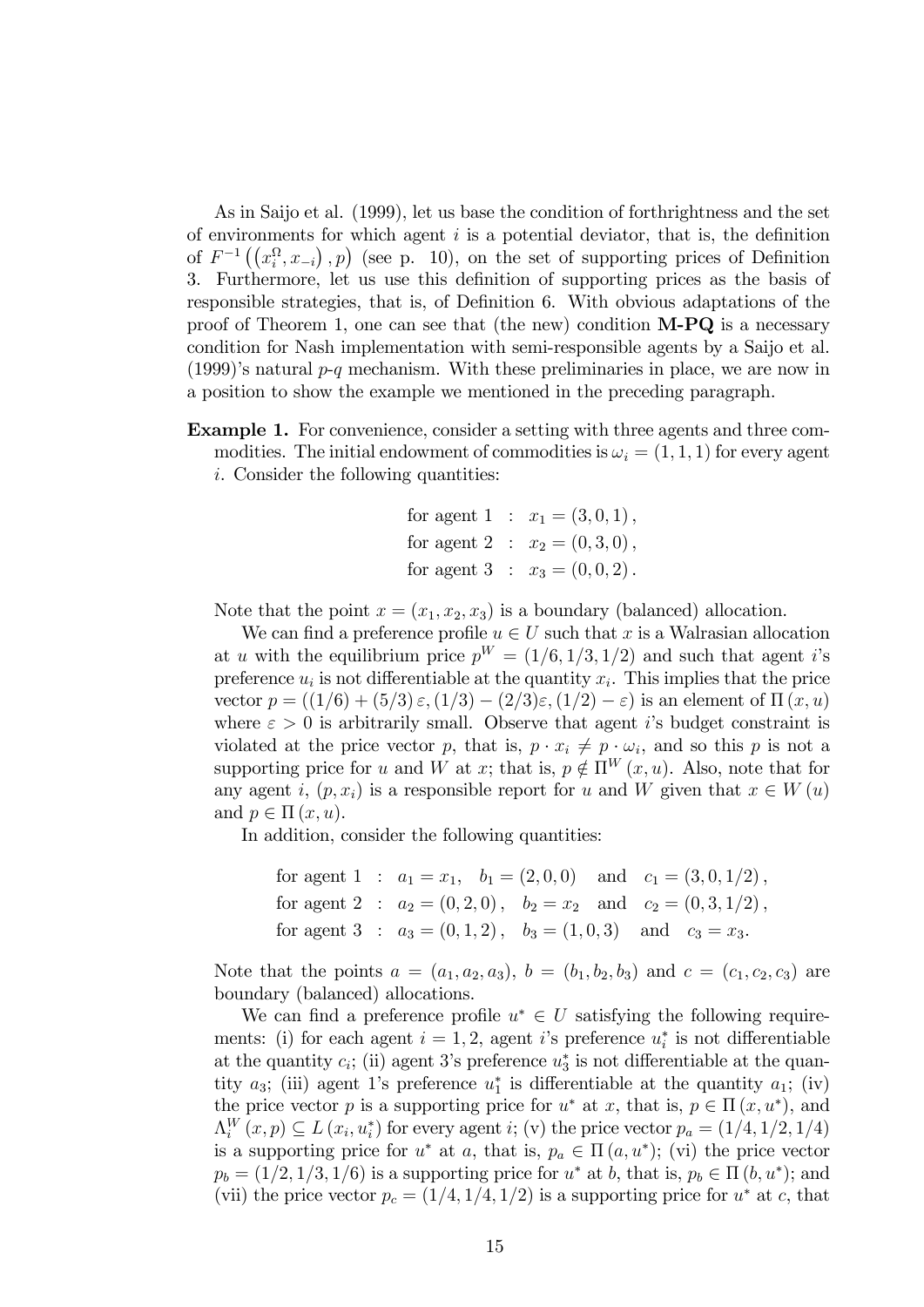is,  $p_c \in \Pi(c, u^*).$ 

First, note that the allocation *y* is a Walrasian allocation at *u*<sup>∗</sup> with the equilibrium price  $p_y$  for  $y = a, b, c$ . Also note that the allocation x is not a Walrasian allocation at  $u^*$ <sup>13</sup> Moreover, the set of potential deviators at  $(p, x)$ is *N*, that is,  $I^W(p, x) = N$ . Therefore, the hypotheses of part *(iv)* of condition M-PQ are met. If the Walrasian rule satisfied part *(iv)* of condition M-PQ, we would have that for some  $i$ , the pair  $(p, x_i)$  would not be a responsible report for  $(u^*, W)$ . However, since for all *i*,  $(p, x_i)$  is a responsible report for  $(u^*, W)$ , this is not the case.

Remark 3. We should point out that even though Theorem 2 has been stated and proved assuming that the Walrasian rule is defined on the domain of all profiles of preferences that are continuous, quasi-concave and strongly monotonic on  $\mathbb{R}^\ell_+$ (that is, on  $U$ ), its statement continues to hold for any preference domain  $U_N$ that includes the important special class of all profiles of linear preferences. This change does not harm the proof of Theorem 2 since the fact that the class of linear preferences is a subclass of  $U_N$  suffices to complete the important step of the actual proof that the set of supporting prices for *u* at the Walrasian allocation *x* (at *u*) consists solely of Walrasian prices for *u* (and *W*) at *x*; that is,  $\pi^{W}(x, u) =$  $\Pi^{W}(x, u)$  for every  $u \in U_N$  and  $x \in W(u)$ .

### 4.3 On the impossibility of implementing the egalitarianequivalent and efficient allocation rule

While the main implication of Theorem 1 is a positive one, as we discussed above, in this subsection we briefly show that condition M-PQ imposes non-trivial restrictions on the class of efficient allocation rules that are semi-responsibly Nash implementable by natural *p*-*q* mechanisms.

For an example of an allocation rule that fails to satisfy condition M-PQ, we consider the *eqalitarian-equivalent and efficient rule*, which was introduced by Pazner and Schmeidler (1978).

*Egalitarian-equivalent and efficient rule, EE*: For each  $u \in U$ , *EE*  $(u) \equiv \{x \in$ *A* | there is a maximal number  $\lambda \in (0,1)$  such that  $u_i(x_i) = u_i(\lambda \Omega)$  for all  $i \in N$   $\cap$  *P* (*u*), where *U* is the class of all profiles of utility functions that are continuous, quasi-concave and strongly monotonic on  $\mathbb{R}^{\ell}_+$ .

An allocation is egalitarian-equivalent and efficient in an economy *u* with respect to a reference bundle if every agent *i* judges the proposed quantity and a common quantity that is proportional to the aggregate endowment profile as equally good

<sup>13.</sup> Indeed, noting that  $p^W$  is the only Walrasian equilibrium price vector whenever x is a Walrasian equilibrium allocation for some economy, *x* cannot be a Walrasian allocation at *u*∗. This is because  $x_1$  fails to maximize the utility of agent 1 over the budget set defined by the pair  $(p^W, \omega_1)$  at the economy  $u^*$ , due to the fact that  $u_1^*$  is differentiable at the quantity  $x_1$  and its gradient vector at  $x_1$ is equal to  $p_a$ , which is different from  $p^W$ .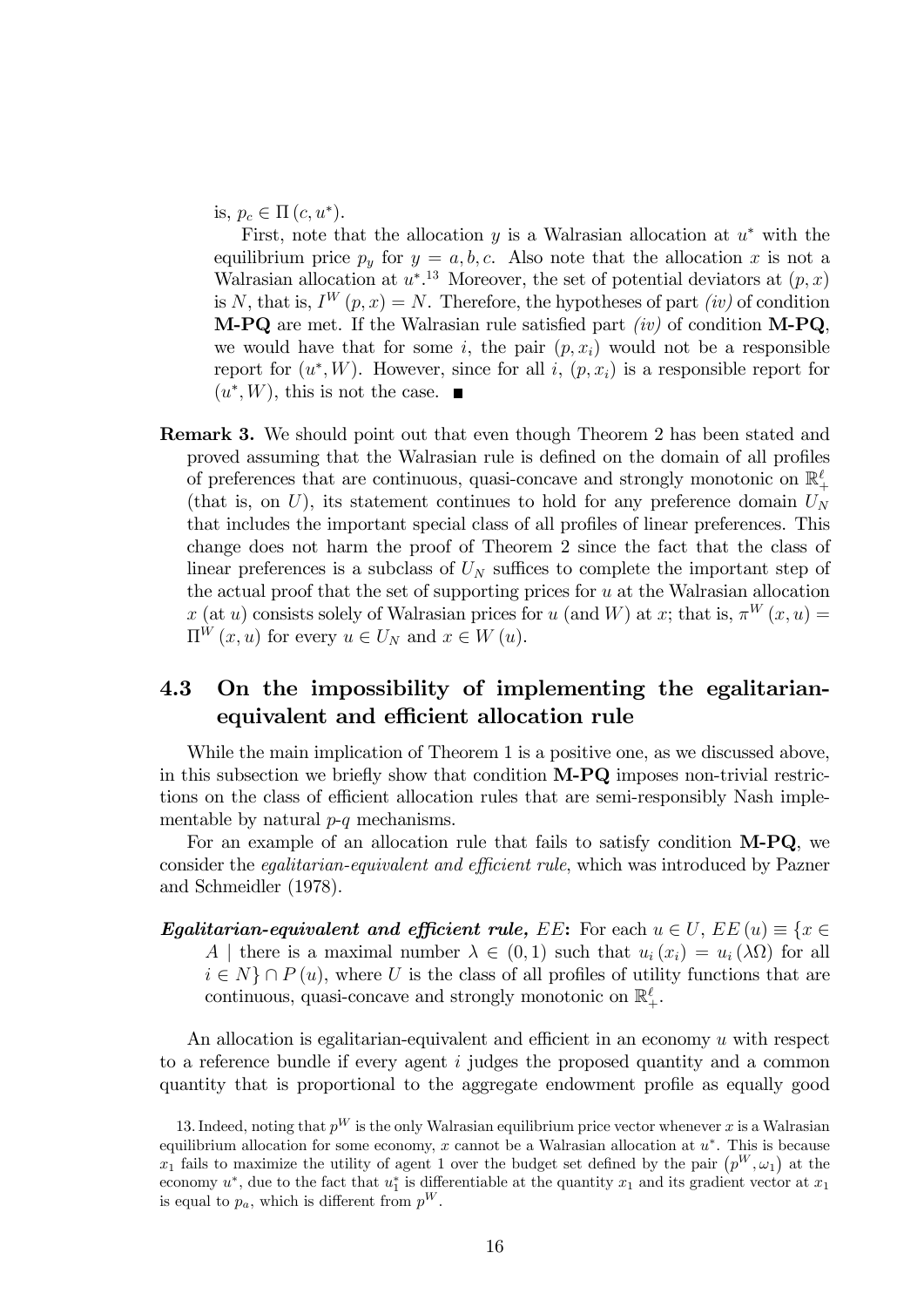according to  $u_i$  and if the proposed allocation is efficient for  $u$ . In other words, every agent obtains the same surplus if we measure the agents' surplus in terms of the reference bundle.

The next result shows that no natural *p*-*q* mechanism semi-responsibly Nash implements the egalitarian-equivalent and efficient rule. This is so because this rule fails to satisfy part *(iv)* of condition M-PQ. Specifically, this rule fails to satisfy our variant of the monotonicity condition due to Saijo, Tatamitani and Yamato (1996, 1999). This result is achieved by restricting the structure of the family  $\mathcal H$  to the following specification: The family  $H$  has as elements all singletons of the set N. This requirement is consistent with Assumption 1 since the mechanism designer cannot exclude any member(s) of the society from being semi-responsible purely on the basis of that assumption.

**Claim 1.** Let  $n \geq 3$ . Let Assumption 1 be given. Let the family  $H$  have as elements all singletons of the set *N*. Then, the *egalitarian-equivalent and e*¢*cient rule* does not satisfy condition M-PQ.

*Proof.* See Appendix. ■

Remark 4. It is worth emphasizing that the proof of the above negative result is established by employing profiles of utility functions that are strictly concave and differentiable. Thus, the above result continues to hold if we define the egalitarianequivalent and efficient rule on the class of all profiles of utility functions that are strictly concave and differentiable, which is a proper subset of the class  $U$ .

## 5 Concluding remarks

In this paper, Nash implementation problems by natural *p*-*q* mechanisms when agents are semi-responsible are studied. We offer a condition called  $M-PQ$  and show that not only does this condition fully identify the class of efficient rules that are implementable when at least one agent is semi-responsible, but also that the *Walrasian rule* satisfies it.

Similar to the results of Dutta and Sen (2012) and Kartik et al. (2014), freedisposal plays a crucial role for our results. When feasibility constraints are imposed with an equality, the analysis of implementation problems by natural *p*-*q* mechanisms is more difficult, as it requires the construction of an outcome function satisfying the additional property of *strong balancedness*: assigned quantities must sum to the aggregate endowment for every agents' strategy choices. This analysis is undertaken in Lombardi and Yoshihara (2013b).

In this paper, the mechanism designer knows the individual endowments, but not the individual's preference for quantities. Hurwicz et al. (1995) have shown that the constrained Walrasian rule can be Nash implemented by a *p*-*q* mechanism when the mechanism designer knows neither endowments nor preferences. Although the implementation model developed in this paper needs to be modified to handle this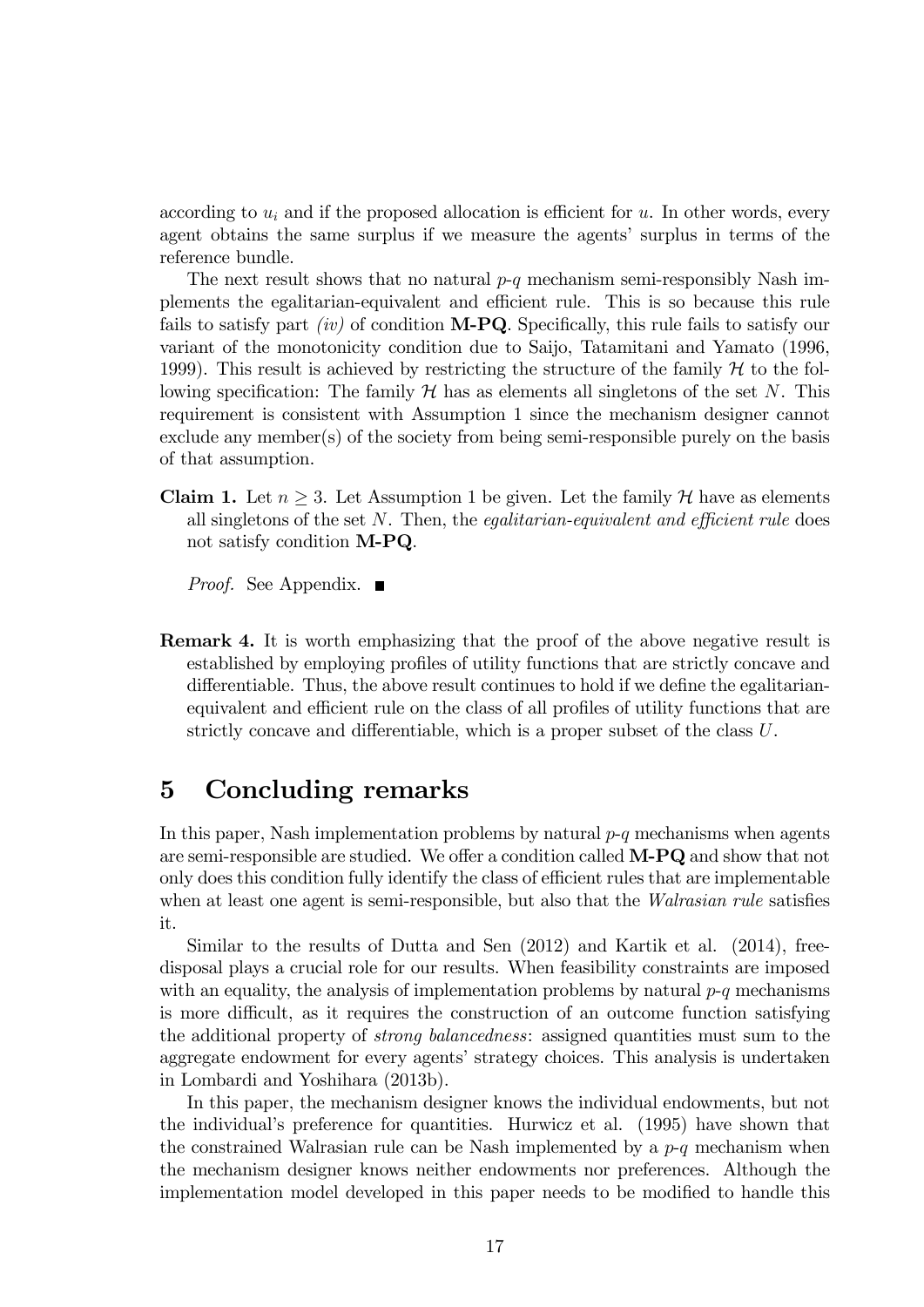case, we believe a similar result holds for the Walrasian rule when the mechanism designer knows that at least one agent is semi-responsible, but neither endowments nor preferences. This subject is left for future research.

## Appendix

*Proof of Theorem 1.* Let the premises hold. Fix any  $F \in \mathcal{F}$ . The proof that condition M-PQ is necessary for semi-responsible Nash implementation of *F* by a natural *p*-*q* mechanism is discussed in the main text and so is omitted here (see the Addendum below for formal arguments). In the following, we prove that condition **M-PQ** is also sufficient for it. We then suppose that  $F$  satisfies condition **M-PQ**.

We first establish some notation and definitions. For any  $x \in Q^n$  and any  $p \in P$ , define the set  $\partial \Lambda_i^F(x,p)$  by  $\partial \Lambda_i^F(x,p) \equiv \{y_i \in Q | y_i \in \Lambda_i^F(x,p) \text{ and } \nexists z_i \in \Lambda_i^F(x,p) \}$ such that  $z_i \gg y_i$ . For each  $i \in N$ , let  $M_i \equiv P \times Q$  and let  $m_i = (p^i, x_i^i)$  denote agent *i*'s strategy. For any  $m \in M$ ,  $u \in U_N$ ,  $x \in Q^n$  and  $p \in P$ , define  $N_u(m)$ by  $N_u(m) \equiv \{i \in N | m_i = (p^i, x_i^i) \text{ is responsible for } (u, F)\}$  and  $N_u(m; (x, p))$  by  $N_u(m; (x, p)) \equiv \{i \in N_u(m) | m_i = (p, x_i), x \in F(u), p \in \pi^F(x, u)\}.$  With these preliminaries, we define the outcome function *g* for any  $m \in M$  to be:

**Rule 1:** If for all  $j \in N$ ,  $m_j = (p, x_j)$ ,  $I^F(p, x) = N$ , then  $g(m) = \mathbf{z}(p, x)$ .

- **Rule 2:** If for all *j* ∈ *N*,  $m_j = (p, x_j)$  with  $x_j \neq 0, 1 ≤ #I<sup>F</sup>(p, x) ≤ n 1$ , then  $g(m) = \bar{z}(p, x).$
- **Rule 3:** If for some  $i \in N$ ,  $m_j = (p, x_j)$  for all  $j \neq i$  and  $m_i = (p^i, x_i^i)$ , with  $p \neq p^i$ and  $x_i^i \neq 0$ ,  $i \in I^F(p, x)$ , then:

$$
g(m) = \begin{cases} (z_i((p^i, x_i); (p, x_{-i})), 0_{-i}) & \text{if } z_i((p^i, x_i); (p, x_{-i})) \neq 0; \\ (x_i, 0_{-i}) & \text{if } z_i((p^i, x_i); (p, x_{-i})) = 0 \text{ and } \\ (\hat{x}_i, 0_{-i}) & \text{otherwise,} \end{cases}
$$

where  $\{\hat{x}_i\} \equiv \partial \Lambda_i^F \left( \left( x_i^{\Omega}, x_{-i} \right), p \right) \bigcap \{y_i \in \mathbb{R}_+^{\ell} | \exists \alpha \in \mathbb{R}_+, y_i = \alpha x_i \}.$ 

#### Rule 4: Otherwise:

**Rule 4.1:** If for some  $i, x_i^i = 0, N_u(m; (x, p)) \neq \emptyset$  for some  $(u, x, p), \#N_u(m; (x, p)) \geq$  $\#N_{\bar{u}}(m; (\bar{x}, \bar{p}))$  for all  $(\bar{u}, \bar{x}, \bar{p})$ ,<sup>14</sup> then for each  $i \in N$ ,  $g_i(m) = \left(\frac{x_i}{(n+1) - \#N_u(m;(x, p))}\right)$ .

**Rule 4.2:** Otherwise,  $q(m)=0$ .

Note that  $\gamma \equiv (M, g)$  is a natural *p*-*q* mechanism. Note also that in **Rule 3** agent *i* can realize any element of  $\partial \Lambda_i^F((x_i^{\Omega}, x_{-i}), p)$  by a suitable choice of  $m_i = (p^i, x_i^i)$ .

14. If there is more than one of type  $N_u(m;(x,p))$  having the maximal cardinality, fix any one of them.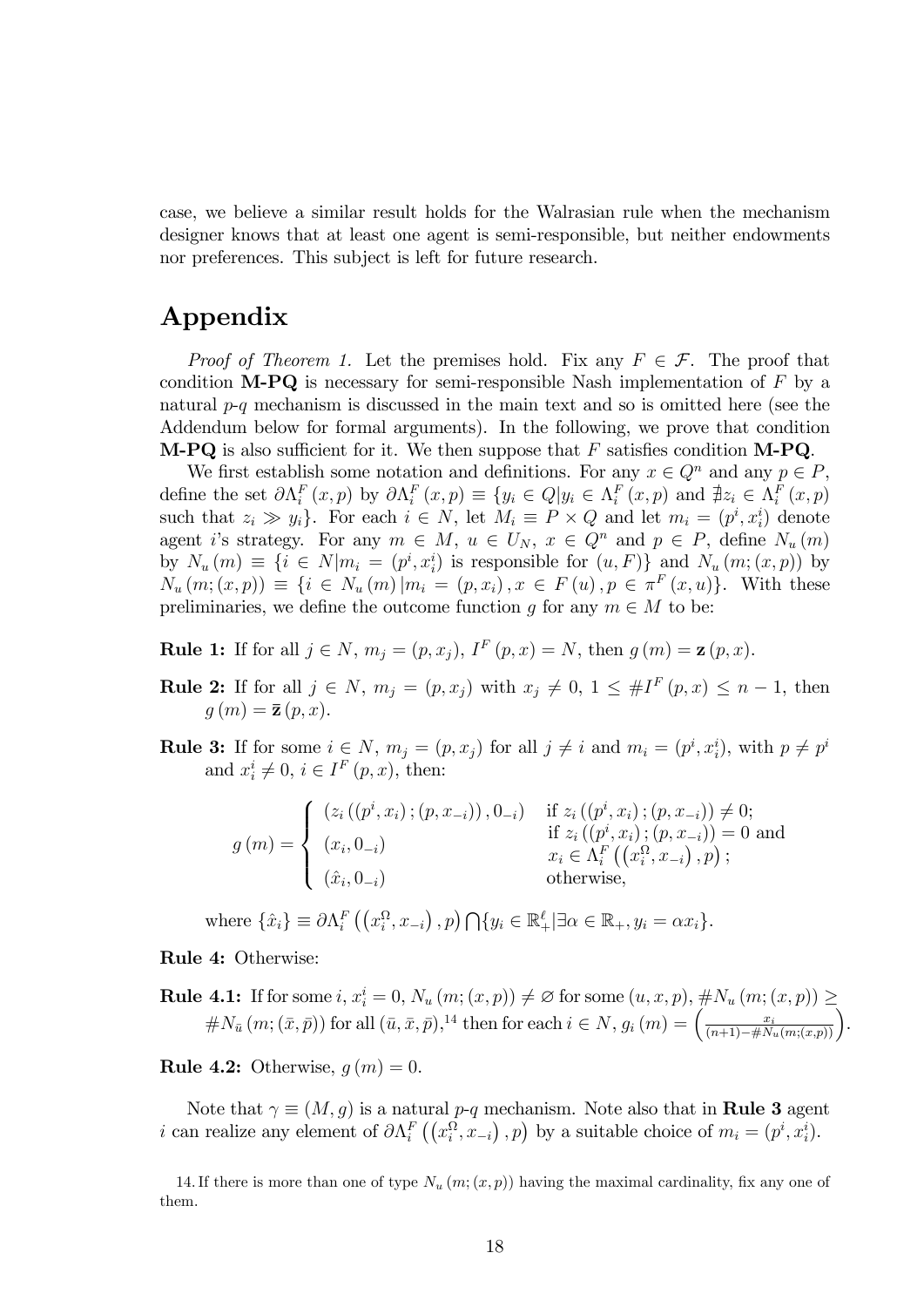Let  $(u^*, H)$  be the true state of the world. We show that  $F(u^*) = NA(\gamma, R^{\gamma}[u^*, F, H]).$ Since it is a routine exercise to prove  $F(u^*) \subseteq NA(\gamma, R^{\gamma}[u^*, F, H])$ , we shall omit the proof here. Conversely, fix any  $m \in NE(\gamma, R^{\gamma}[u^*,F,H])$ . Note, *m* cannot correspond to Rule 2 nor to Rule 3 nor to Rule 4. <sup>15</sup> Suppose therefore *m* falls into Rule 1.

Then,  $g(m) = \mathbf{z}(p, x)$ . Note that each *i* can induce **Rule 3** and attain any quantity  $\hat{x}_i \in \partial \Lambda_i^F \left( (x_i^{\Omega}, x_{-i}), p \right)$  by suitably selecting  $m'_i = (p', x'_i)$ , where  $p'$  is a boundary point of *P* and  $x_i' \in Q(\Lambda_i^F((x_i^{\Omega}, x_{-i}), p))$ . Then, we have that  $\partial \Lambda_i^F((x_i^{\Omega}, x_{-i}), p) \subseteq$  $g_i(M_i, m_{-i})$ . It follows from  $m \in NE(\gamma, R^{\gamma}[u^*, F, H])$  that  $\partial \Lambda_i^F(\hat{(}x_i^{\Omega}, x_{-i}), p) \subseteq$  $L(\mathbf{z}_i(p,x), u_i^*)$ . Since  $u_i^*$  is strongly monotonic on  $\mathbb{R}^{\ell}_+$ , it can be seen that  $\Lambda_i^F((x_i^{\Omega}, x_{-i}), p) \subseteq$  $L(\mathbf{z}_i(p,x), u_i^*)$ . Note that since  $i \in N$  was arbitrary, the latter set inclusion holds for any  $i \in N$ .

Further, suppose  $\mathbf{z}(p, x) \notin F(u^*)$ . Condition **M-PQ** implies that there exists  $i \in H$  such that  $m_i$  is not responsible for  $(u^*, F)$  and  $u_i^*(z_i((p', x_i'); (p, x_{-i})))$  $u_i^*$  ( $\mathbf{z}_i$  ( $p, x$ )) for a strategy ( $p', x'_i$ ) that is responsible for ( $u^*, F$ ). Agent *i* can change  $m_i = (p, x_i)$  into  $m'_i = (p', x'_i)$ . If  $p = p'$ , then she obtains  $g_i (m'_i, m_{-i}) = z_i ((p', x'_i) ; (p, x_{-i}))$ by either **Rule 1** or **Rule 2**. On the other hand, if  $p \neq p'$ , then agent *i* obtains  $g_i(m'_i, m_{-i}) = z_i((p', x'_i); (p, x_{-i}))$  by **Rule 3.** In either case, agent *i* obtains a profitable deviation, in violation of  $m \in NE(\gamma, R^{\gamma}[u^*, F, H])$ . We conclude from this that  $z(p, x) \in F(u^*)$ . Since  $(u^*, H)$  was arbitrary, the proof is completed.

*Proof of Theorem 2.* Let the premises hold. Recall Definition 4. Fix any  $p \in P$ and  $x \in Q^n$ . Recall  $x_i^{\Omega}$  denotes  $\Omega - \sum_{j \neq i} x_j$ .

Note that if  $x \in W(u)$  for some  $u \in U$  and  $p \in \pi^W(x, u)$ , then p is a supporting price for *x* and for *W*; that is,  $p \in \Pi^W(x, u)$  (simply because *W* is defined on *U*). Further, if  $x \in W(u)$  for some  $u \in U$  and  $p \in \pi^W(x, u)$ , then for all  $i \in N$ , we have  $\Lambda_i^W(x,p) = \{y_i \in Q \mid p \cdot y_i \leq p \cdot \omega_i\}$ . With these preliminaries, let us first verify conditions *(i)*, *(ii)* and *(iii)*.

Suppose that  $I^W(p,x) = N$ . Define  $\mathbf{z}(p,x)$  as follows: (a)  $\mathbf{z}(p,x) = x$  if  $\sum_{j\in N} x_j = \Omega$ , and (b)  $\mathbf{z}(p, x) = \mathbf{0}$  if  $\sum_{j\in N} x_j \neq \Omega$ . Then for all  $i \in N$ , we have  $\mathbf{z}_i(p,x) \in \Lambda_i^W((x_i^{\Omega},x),p)$ . This verifies condition *(i)*.

Suppose that  $1 \leq \#I^W(p,x) \leq n-1$ . Define  $\bar{z}(p,x)$  to be  $\bar{z}(p,x) = 0$ . Then, condition *(ii)* is satisfied.

**Fix any** *i* ∈ *N*. Define  $z_i$  ( $\cdot$ ; (*p*, *x*<sub>−*i*</sub>)) for any (*p'*, *x'<sub>i</sub>*) to be (a)  $z_i$ ((*p'*,  $x'_{i}$ ); (*p*,  $x_{-i}$ )) =  $x_i^{\Omega}$  if  $(p', x'_i)$  is responsible for some allowable  $(u, W)$ ,  $p' \neq p$  and  $i \in I^W(p, (x'_i, x_{-i}))$ ; (b)  $z_i((p', x'_i); (p, x_{-i})) = \mathbf{z}_i(p, x)$  if  $(p', x'_i)$  is responsible for some allowable  $(u, W)$ ,  $p' = p$  and  $I^W(p, (x'_i, x_{-i})) = N$ ; (c)  $z_i((p', x'_i); (p, x_{-i})) = \bar{z}_i(p, x)$  if  $(p', x'_i)$  is responsible for some allowable  $(u, W), p' = p, i \in I^W(p, (x'_i, x_{-i}))$  and  $1 \leq \#I^W(p, (x'_i, x_{-i})) \leq$  $n-1$ ; (d)  $z_i((p', x'_i); (p, x_{-i})) = 0$ , otherwise. We then have condition *(iii)* satisfied.

Finally, we show that *W* satisfies condition *(iv)*. Let  $I^W(p, x) = N$ . If  $\sum_{j \in N} x_j \neq$  $\Omega$ , then  $\mathbf{z}(p,x) = \mathbf{0}$  and so condition *(iv)* is vacuously satisfied. Therefore, let  $\sum_{j\in N} x_j = \Omega$  and so  $\mathbf{z}(p, x) = x$ . Suppose that for some  $u^* \in U$ ,  $\Lambda_j^W(x, p) \subseteq$  $L\left(x_j, u_j^*\right)$  for all  $j \in N$  and  $x \notin W\left(u^*\right)$ . Since  $W^{-1}(x, p)$  is non-empty, it follows that

15. Formal arguments can be found in Lombardi and Yoshihara (2014).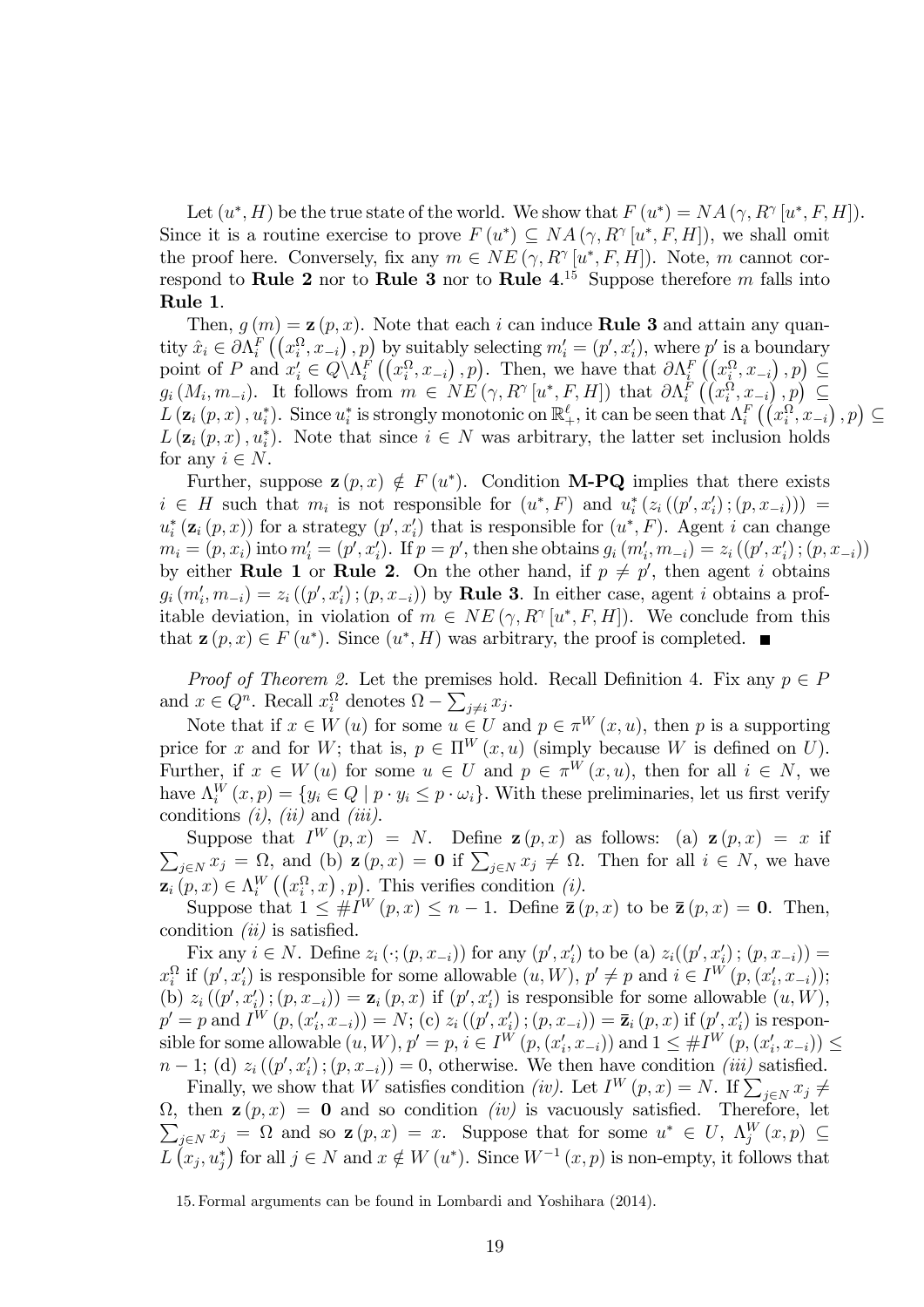there is  $u \in U$  such that  $x \in W(u)$  and  $p \in \pi^W(x, u)$ , and therefore  $p \in \Pi^W(x, u)$ . Since  $x \notin W(u^*)$ , there is an agent  $j \in N$  such that  $x_j \notin \arg \max_{y_j \in \mathbb{R}_+^{\ell} : p \cdot y_j \leq p \cdot \omega_j} u_j^*(y_j)$ . Moreover, since  $p \in \pi^W(x, u)$  and  $u \in U$  imply that  $p \gg 0$ , there exists  $x_j^*$  such that  $x_j^* \in \arg \max_{y_j \in \mathbb{R}_+^{\ell} : p \cdot y_j \leq p \cdot \omega_j} u_j^*(y_j)$ . However, by  $\Lambda_j^W(x, p) \subseteq L(x_j, u_j^*)$ , it follows that  $x_j^* \notin Q$ . We then have that *p* cannot be a competitive equilibrium price for  $u^*$  and so for all  $i \in N$ ,  $(p, x_i)$  is not responsible for  $(u^*, W)$ . Let  $H \in \mathcal{H}$  and  $i \in H$  be given. Let  $(p', x'_i)$  be any responsible pair for  $(u^*, W)$ . Then,  $p' \neq p$ . By  $I^{W}(p, x) = N$ , it follows that  $i \in I^{W}(p, (x'_{i}, x_{-i}))$ . By definition of  $z_{i}(\cdot; (p, x_{-i}))$ , we have  $z_i((p', x'_i); (p, x_{-i})) = x_i$ . This completes the proof of condition *(iv)*.

*Proof of Claim 1.* Let the premises hold. Take any profile  $u \in U$  such that  $u_i$ is strictly concave and differentiable for every agent  $i \in N$ . Furthermore, fix any interior allocation  $x \in EE(u) \cap \mathbb{R}_{++}^{n\ell}$ .

Note that there exists a unique supporting price *p* for *u* and *EE* at *x*, that is,  $\pi^{EE}(x, u) = \{p\}$ , and that the set  $\Lambda_i^{EE}(x, p)$  is a well-defined set for every agent *i*. By definition of the rule, it follows that for every  $v \in EE^{-1}(x, p)$  it holds that there exists a unique real number  $\lambda_v$  in the open interval  $(0, 1)$  such that  $v_i(x_i) = v_i(\lambda_v \Omega)$ for every agent *i*.

Write  $\lambda_{\min}$  for the solution to the problem:

$$
\min\left\{\lambda_v|\text{for } v \in EE^{-1}(x, p) : v_i(x_i) = v_i(\lambda_v \Omega) \text{ for every } i \in N\right\},\
$$

and write  $\partial \Lambda_i^{EE}(x, p)$  for the upper boundary of  $\Lambda_i^{EE}(x, p)$ , that is:

$$
\partial \Lambda_i^{EE}(x, p) \equiv \{ y_i \in Q | y_i \in \Lambda_i^{EE}(x, p) \text{ and } \nexists z_i \in \Lambda_i^{EE}(x, p) \text{ such that } z_i \gg y_i \}.
$$

By construction, it follows that the common quantity  $\lambda_{\min}\Omega$  is an element of  $\partial \Lambda_i^{EE}(x, p)$  for every agent *i*. Moreover, for every agent *i* it also holds that there is a proper subset  $B(x_i)$  of  $\partial \Lambda_i^{EE}(x, p)$ , which constitutes a neighborhood of  $x_i$  in  $\partial \Lambda_i^{EE}(x, p)$ . By taking such an neighborhood sufficiently small, it follows from the definition of  $\partial \Lambda_i^{EE}(x, p)$  that  $p \cdot y_i = p \cdot x_i$  for every quantity  $y_i \in B(x_i)$ , since  $x_i$  is an interior consumption bundle.

Fix any two distinct agents *j* and *k*. Take any profile  $u^* \in U$  such that  $u_i^*$  is strictly concave and differentiable for every agent *i*, that  $\Lambda_i^{EE}(x, p) \subseteq L(x_i, u_i^*)$  for every agent *i* and that for a sufficiently small real number  $\epsilon > 0$  and for a real number  $\lambda > \lambda_{\min}$  it holds that:

$$
u_i^*(x_i) = u_i^*(\lambda \Omega) \text{ for every agent } i \neq j, k,
$$
  
\n
$$
u_j^*(x_j + (\epsilon, 0)) = u_j^*(\lambda \Omega),
$$
  
\n
$$
u_k^*(x_k - (\epsilon, 0)) = u_k^*(\lambda \Omega) \text{ and}
$$
  
\n
$$
Du_j^*(x_j + (\epsilon, 0)) = \{p\} = Du_k^*(x_k - (\epsilon, 0)),
$$

where 0 is the  $\ell - 1$ -th dimensional zero vector and where  $Du_j^*(x_j + (\epsilon, 0))$  and  $Du_k^*(x_k - (\epsilon, 0))$  denote the gradient vector respectively at the quantity  $x_j + (\epsilon, 0)$ and at  $x_k - (\epsilon, 0)$ . This profile  $u^*$  exists because of our domain assumption. By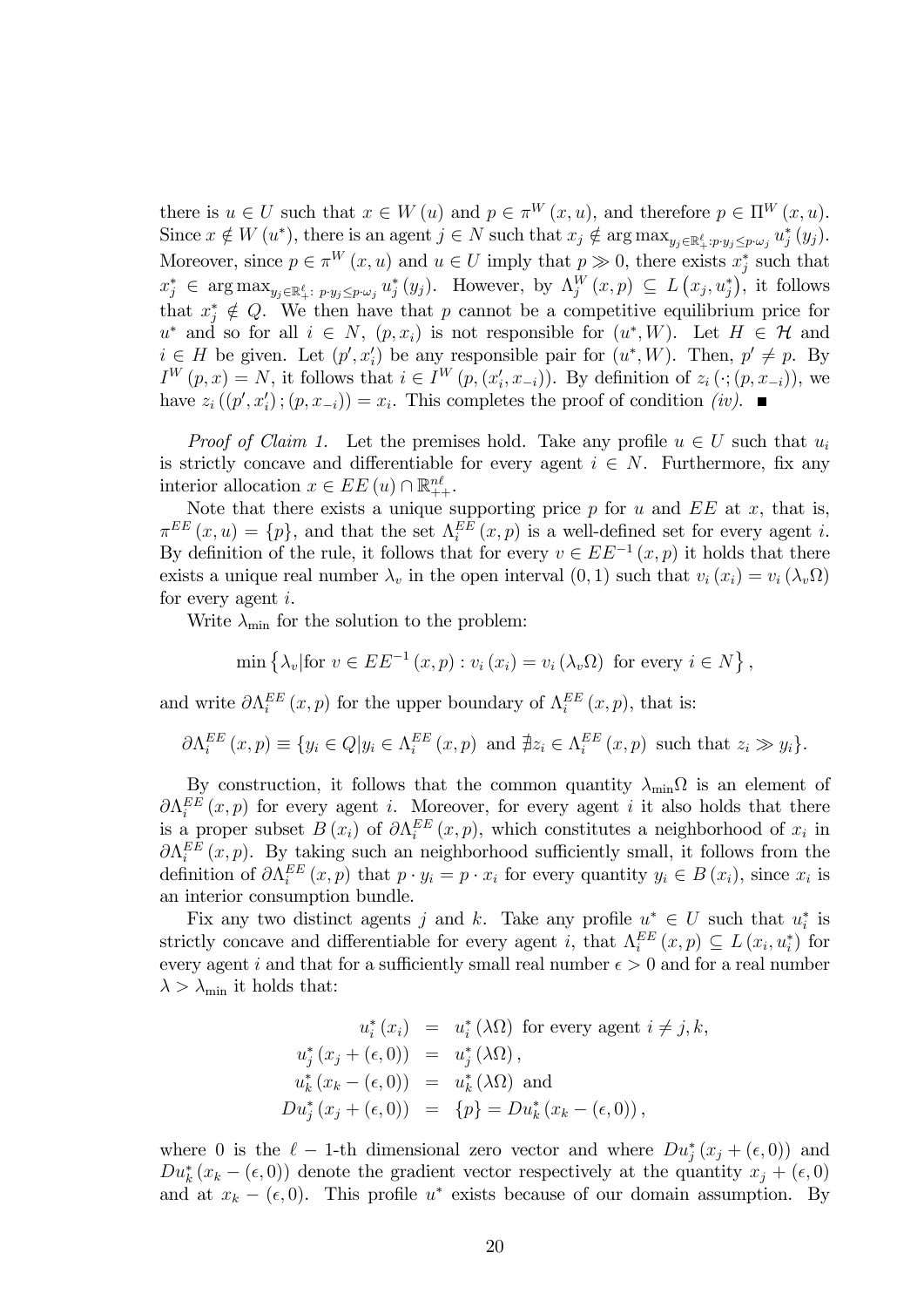the construction of  $u^*$ ,  $B(x_i) \subseteq L(x_i, u_i^*)$  for every agent *i*, which implies that  $\{p\} = \Pi(x, u^*)$ . Thus,  $x \in PO(u^*)$ .

By the above discussion, there exist a real number  $\lambda_j$  in the open interval  $(\lambda_{\min}, \lambda)$ and a real number  $\lambda_k > \lambda$  such that  $u_j^*(x_j) = u_j^*(\lambda_j \Omega)$  and that  $u_k^*(x_k) = u_k^*(\lambda_k \Omega)$ . Therefore, since  $\lambda_k > \lambda > \lambda_j$ , *x* is not egalitarian-equivalent at the profile *u*<sup>\*</sup>. Thus,  $x \in PO(u^*) \setminus EE(u^*)$ . The allocation  $x^*$ , which assigns the quantity  $x_i^* = x_i$  to every agent  $i \neq j, k$ , the quantity  $x_j^* = x_j + (\epsilon, 0)$  to agent *j* and the quantity  $x_k^* = x_k - (\epsilon, 0)$ to agent  $k$ , is an egalitarian-equivalent and efficient allocation at  $u^*$  and, moreover, the price vector *p* is a supporting price for  $u^*$  and possibly for *EE* at this  $x^*$ , that is,  $p \in \pi^{EE}(x^*, u^*)$ .<sup>16</sup>

Take any agent  $i \neq j, k$ . The singleton  $\{i\}$  is an element of the collection H since this collection has as elements all singletons of the set *N* and since, moreover, there are  $n \geq 3$  agents in *N*. We have that the pair  $(p, x_i)$  is responsible for  $(u^*, EE)$ , in violation of part *(iv)* of condition **M-PQ**.

### References

Corchón L, Herrero C (2004) A decent proposal. Span Econ Rev 6:107-125

Bochet O (2007) Implementation of the Walrasian Correspondence: the Boundary Problem. Int J Game Theory 36:301-316 (2007)

Doğan B (2014) Essays on Mechanism Design and Implementation, PhD dissertation, University of Rochester

Dutta B, Sen A (2012) Nash implementation with partially honest individuals. Games Econ Behav 74:154-169

Dutta B, Sen A, Vohra R (1995) Nash implementation through elementary mechanisms in economic environments. Econ Des 1:173-204

Eliaz K (2002) Fault-tolerant implementation. Rev Econ Stud 69:589-610

Glazer J, Rubinstein A (1998) Motives and implementation: On the design of mechanisms to elicit opinions. J Econ Theory 79:157-173

Hurwicz L (1978) On the interaction between information and incentives in organizations. In Krippendorff K (eds) Communication and Control in Society, 123-147. Scientific Publishers, Inc., New York

Hurwicz L, Maskin E, and Postlewaite A (1995) Feasible Nash implementation of social choice rules when the designer does not know endowments or production sets. In Ledyard J (eds) The economics of informational decentralization: Complexity, efficiency, and stability, Essays in Honor of Stanley Reiter, 367-433. Kluwer, Amsterdam

Jackson MO (1992) Implementation in undominated strategies: A look at bounded mechanisms. Rev Econ Stud 59:757-775

<sup>16.</sup> Note that since the egalitarian-equivalent and efficient rule is essentially single-valued, and since, moreover, each  $u_i^*$  is strictly concave, it follows that  $EE(u^*) = \{x^*\}$ . An allocation rule *F* is *essentially single-valued* if for every allowable profile *u* it holds that:  $x, x' \in F(u) \implies u_i(x_i) =$  $u_i(x_i')$  for every agent  $i \in N$ .